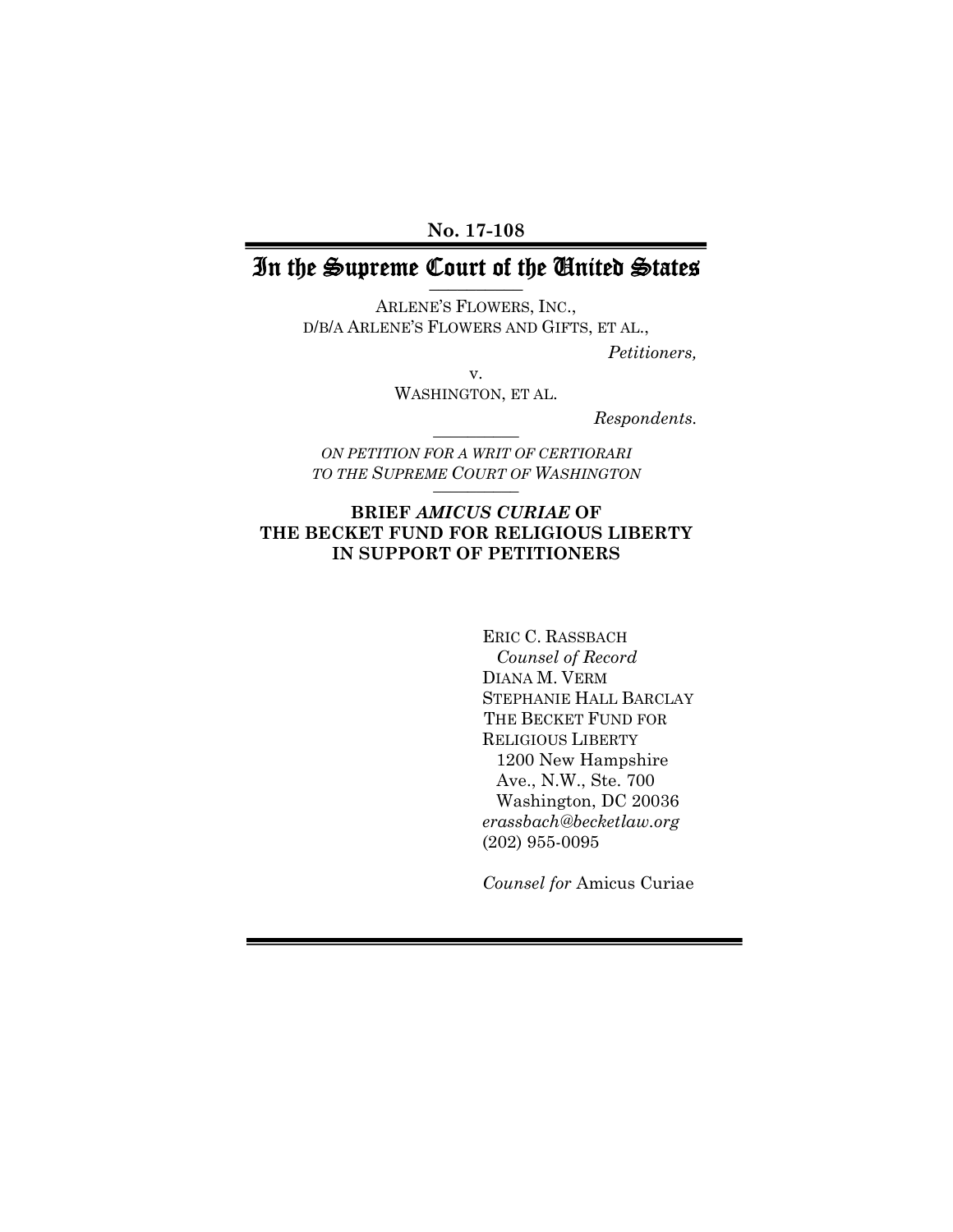### **QUESTION PRESENTED**

Whether the Court should grant the petition and hear this appeal in tandem with *Masterpiece Cakeshop, Ltd. v. Colorado Civil Rights Commission,*  No. 16-111.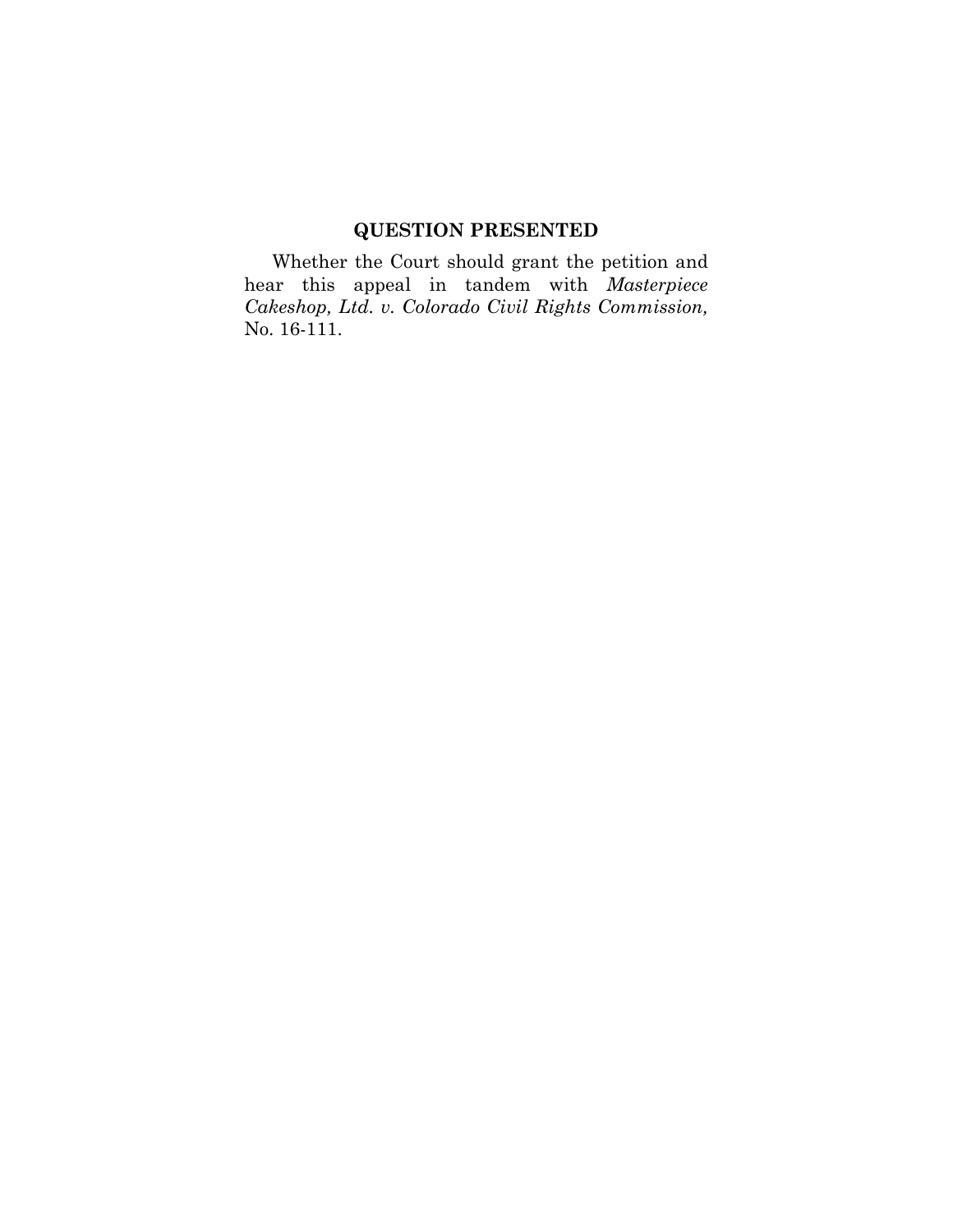## ii **TABLE OF CONTENTS**

| <b>INTRODUCTION AND SUMMARY</b>                                                                                                                                                       |
|---------------------------------------------------------------------------------------------------------------------------------------------------------------------------------------|
|                                                                                                                                                                                       |
| The Court should grant and hear this<br>appeal in tandem with <i>Masterpiece</i> 3                                                                                                    |
| A. The Court has often reviewed in<br>tandem cases that present similar<br>but not identical fact patterns<br>concerning the same legal questions,<br>particularly in cases involving |
| B. This appeal presents important<br>recurring fact patterns regarding<br>religious wedding vendors that are<br>implicated by but not as squarely                                     |
| 1.                                                                                                                                                                                    |
| 2.                                                                                                                                                                                    |
| Preexisting personal relationship.  12<br>3.                                                                                                                                          |
| Absence of evidence of<br>4.<br>comparable secular exemptions 12                                                                                                                      |
|                                                                                                                                                                                       |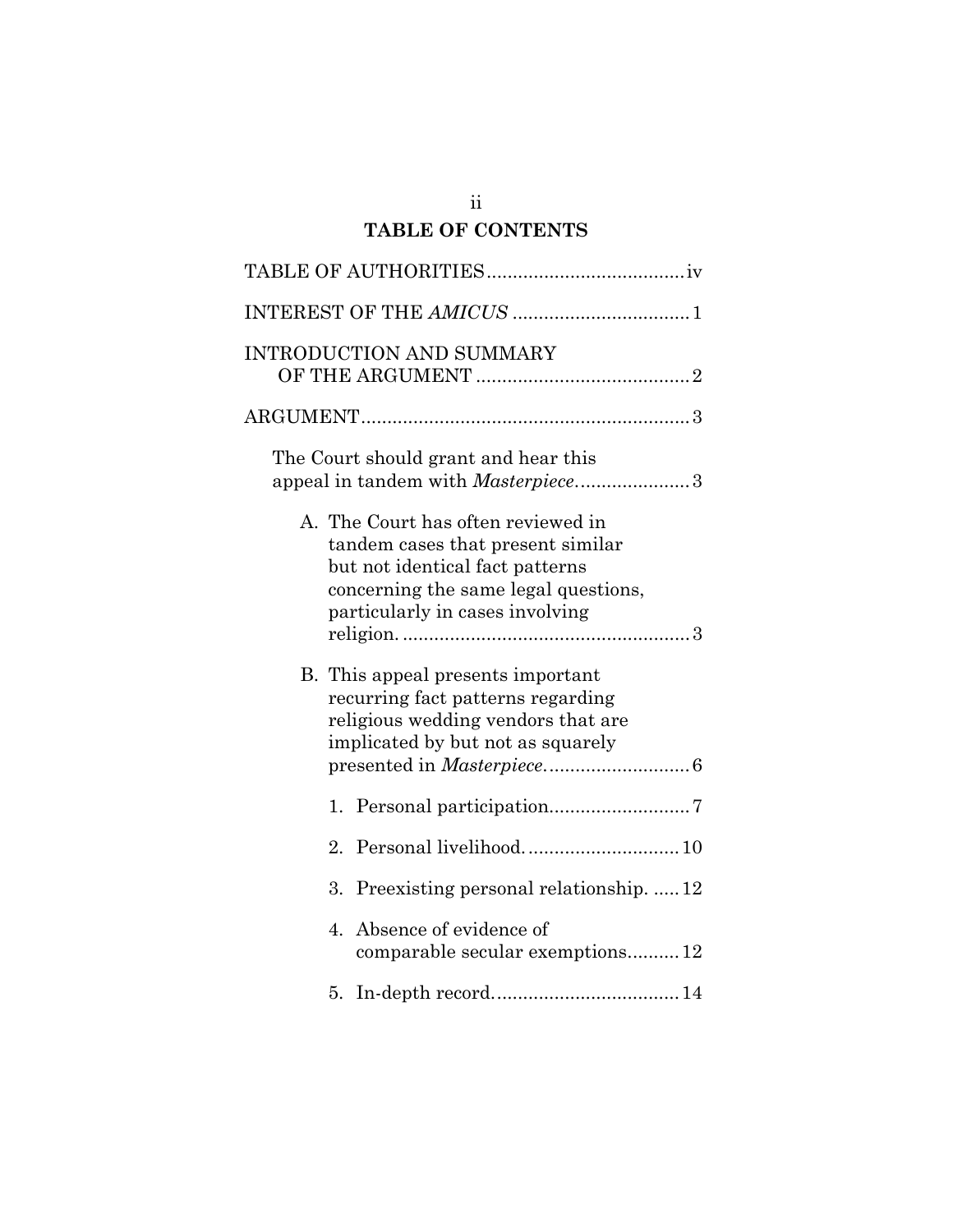| C. Hearing this case and <i>Masterpiece</i> in<br>tandem will save Court resources<br>and provide needed guidance to<br>lower courts and religious wedding |
|------------------------------------------------------------------------------------------------------------------------------------------------------------|
|                                                                                                                                                            |
| CONCLUSION                                                                                                                                                 |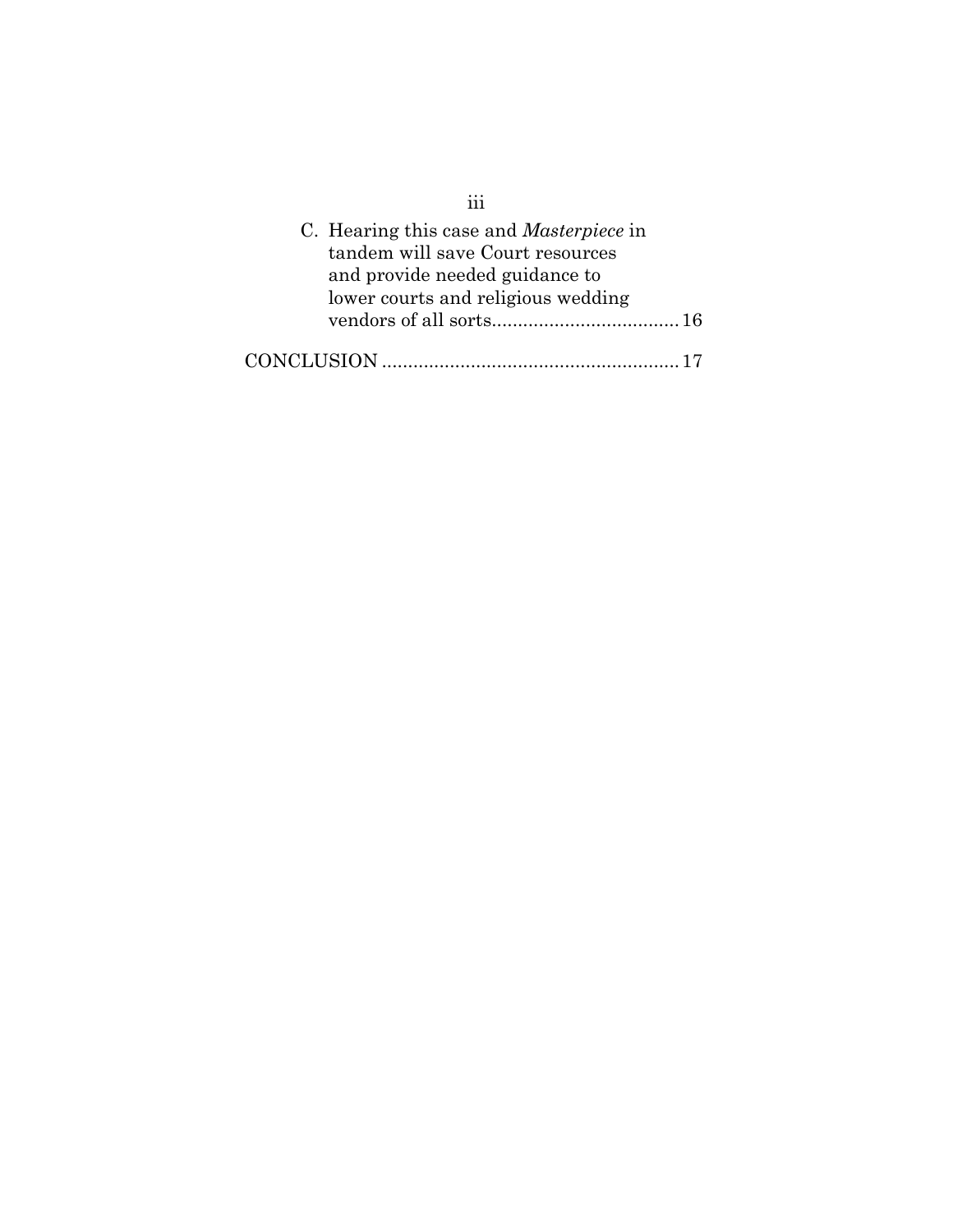### **TABLE OF AUTHORITIES**

# **Page(s)**

### **Cases**

| Advocate Health Care                        |
|---------------------------------------------|
| Network v. Stapleton,                       |
|                                             |
|                                             |
| Amy Lynn Photography Studio, LLC v.         |
| City of Madison,                            |
|                                             |
| No. 17 CV 555 (Wis. Cir. Ct. filed          |
|                                             |
|                                             |
| Anderson v. Laird,                          |
|                                             |
|                                             |
| <i>Braunfeld</i> v. <i>Brown</i> ,          |
|                                             |
|                                             |
| <i>Braunfeld v. Gibbons,</i>                |
|                                             |
|                                             |
| Burnley v. Ry. Labor Execs.' Ass'n,         |
|                                             |
|                                             |
| <i>Burwell</i> v. Hobby Lobby Stores, Inc., |
|                                             |
|                                             |
|                                             |
| Church of the Lukumi Babalu Aye, Inc. v.    |
| City of Hialeah,                            |
|                                             |
|                                             |
| Doe v. Phillips,                            |
|                                             |
|                                             |

iv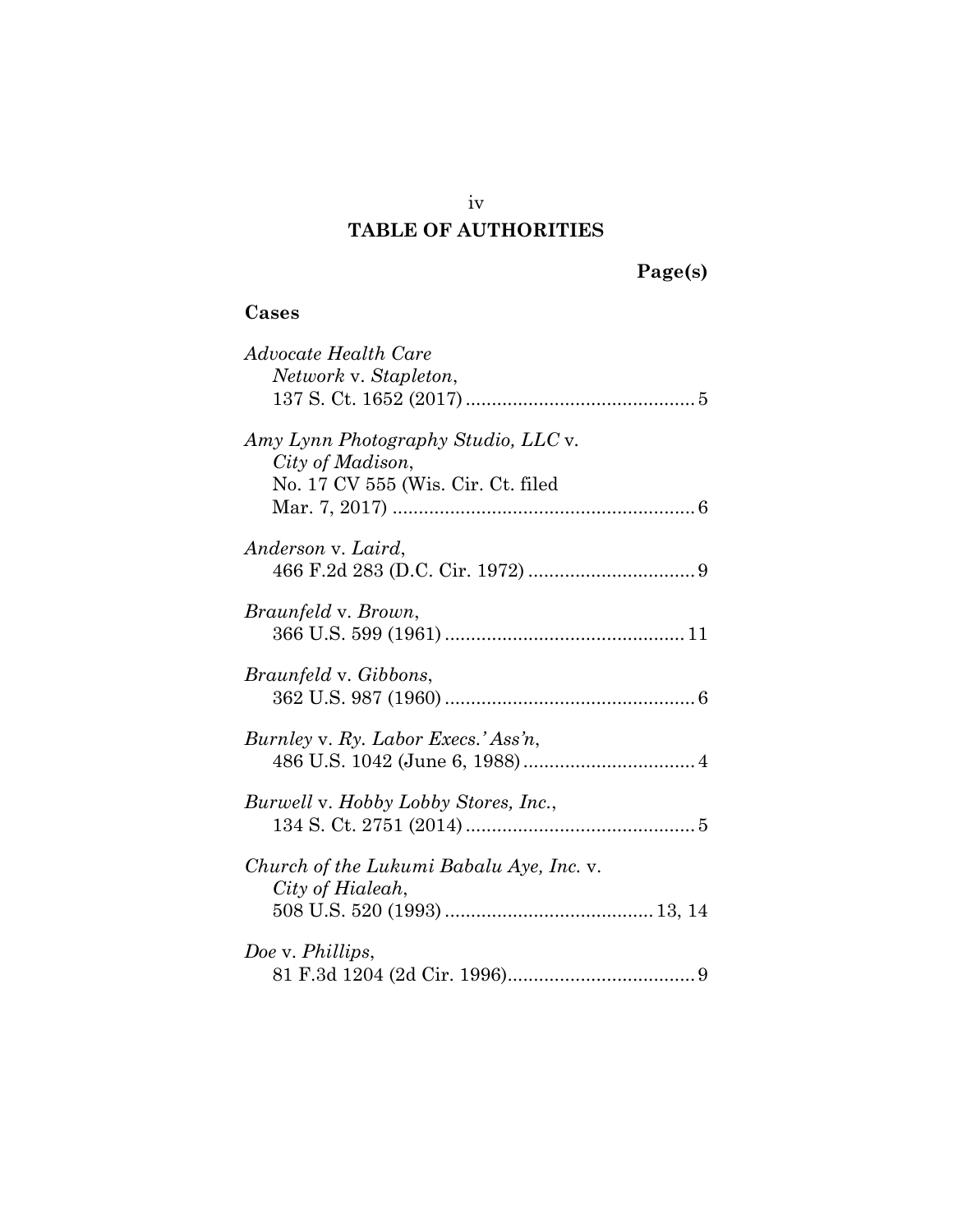| v                                                                                                    |
|------------------------------------------------------------------------------------------------------|
| Elane Photography, LLC v. Willock,<br>No. CV-2008-06632, 2009 WL<br>8747805 (N.M. Dist. Ct. Dec. 11, |
| <i>Employment Division v. Smith,</i>                                                                 |
| Ernst & Young LLP v. Morris,                                                                         |
| Fraternal Order of Police Newark Lodge<br>No. 12 v. City of Newark,                                  |
| Gallagher v. Crown Kosher Super<br>Market of Mass., Inc.,                                            |
| Goodridge v. Department of Public<br>Health,                                                         |
| Goodyear Luxembourg Tires, S.A. v.<br>Brown,                                                         |
| J. McIntyre Mach., Ltd. v. Nicastro,                                                                 |
| Kiobel v. Royal Dutch Petroleum Co.,                                                                 |
| Lee v. Weisman,                                                                                      |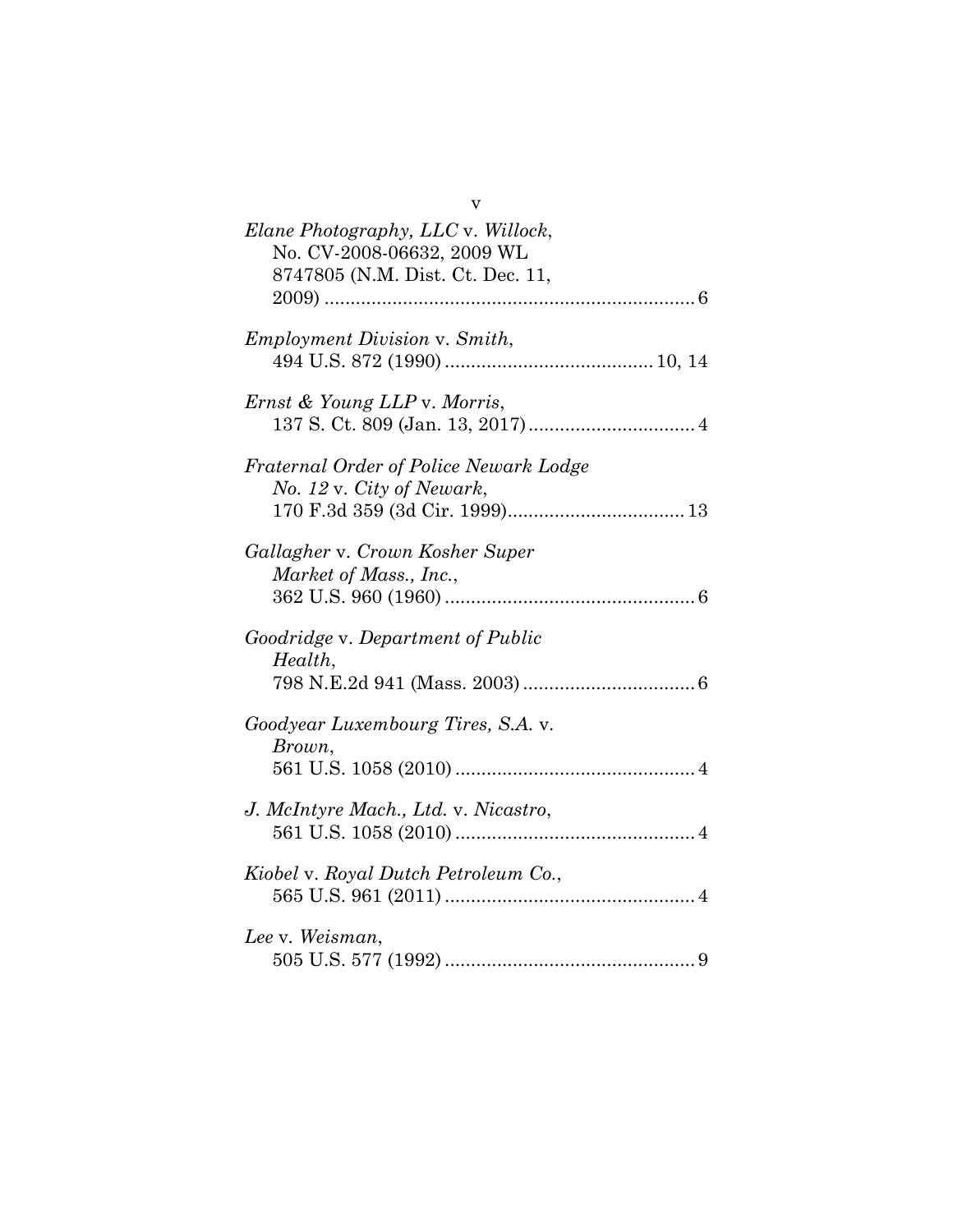| V1                                                                                                                |
|-------------------------------------------------------------------------------------------------------------------|
| McCreary County v. ACLU of Ky.,                                                                                   |
| McGowan v. Maryland,                                                                                              |
| Melissa Elaine Klein, dba Sweetcakes by<br>Melissa, Nos. 44-14 & 45-14, 2015<br>WL 4868796 (Or. Bureau of Labor & |
| Metro. Life Ins. Co. v. Taylor,                                                                                   |
| Mohamad v. Rajoub,                                                                                                |
| Nat'l Treasury Emps. Union v.<br>Von Raab,                                                                        |
| Obergefell v. Hodges,                                                                                             |
| Odgaard v. Iowa Civil Rights Comm'n,<br>No. CVCV046451 (Iowa Dist. Ct.                                            |
| Pilot Life Ins. Co. v. Dedeaux,                                                                                   |
| Roberts v. United States Jaycees,                                                                                 |
| Shrum v. City of Coweta,<br>449 F.3d 1132 (10th Cir. 2006) 14                                                     |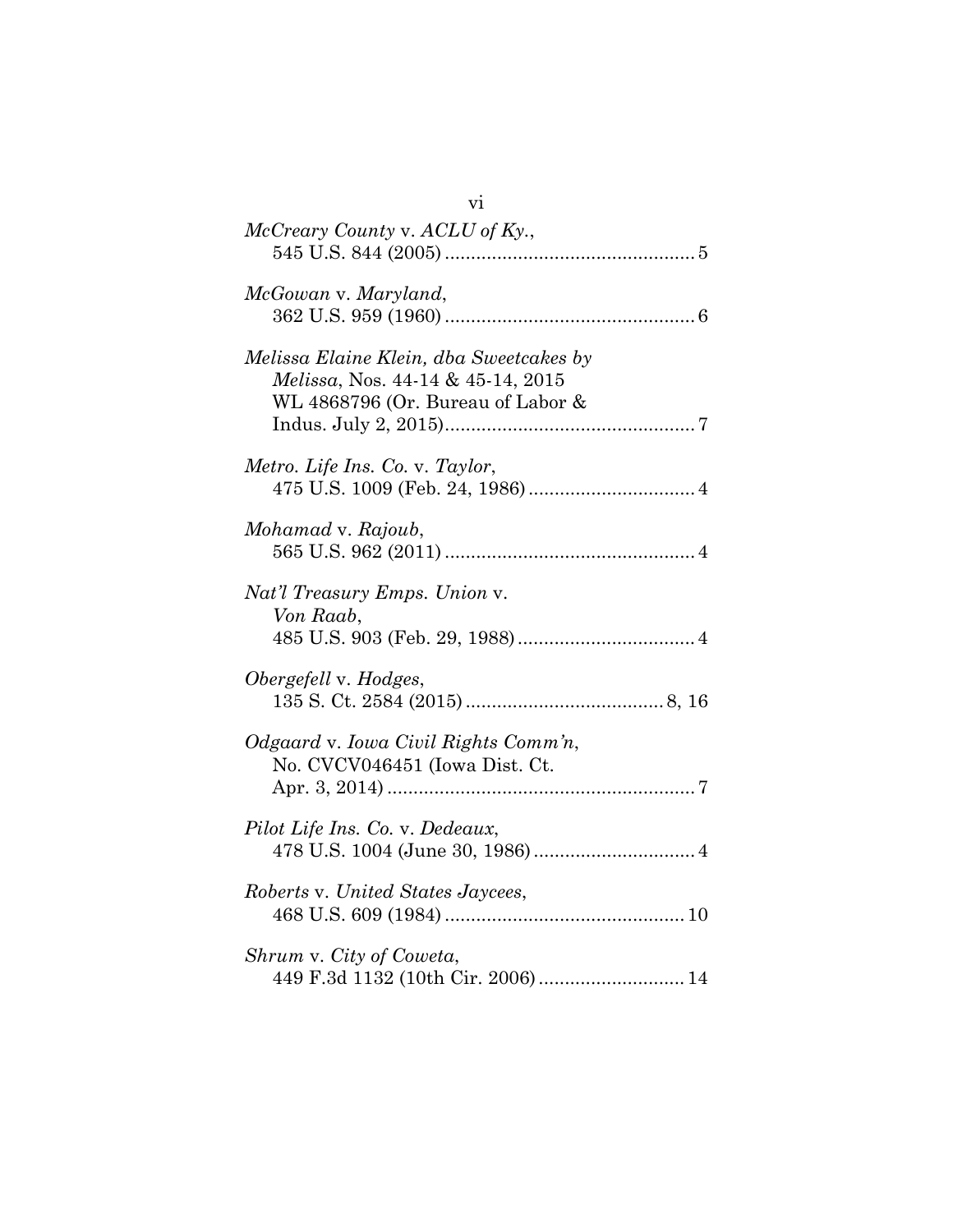| Stormans, Inc. v. Wiesman,<br>794 F.3d 1064 (9th Cir. 2015) 13 |
|----------------------------------------------------------------|
| Torcaso v. Watkins,                                            |
| Two Guys from Harrison-Allentown, Inc.<br>v. McGinley,         |
| United States v. Lee,                                          |
| United States v. Navajo Nation,                                |
| United States v. White Mountain<br>Apache Tribe,               |
| Van Orden v. Perry,                                            |
| West Virginia State Bd. of Educ. v.<br>Barnette,               |
| Yick Wo v. Hopkins,                                            |
| Zorach v. Clauson,                                             |
| Zubik v. Burwell,                                              |

# vii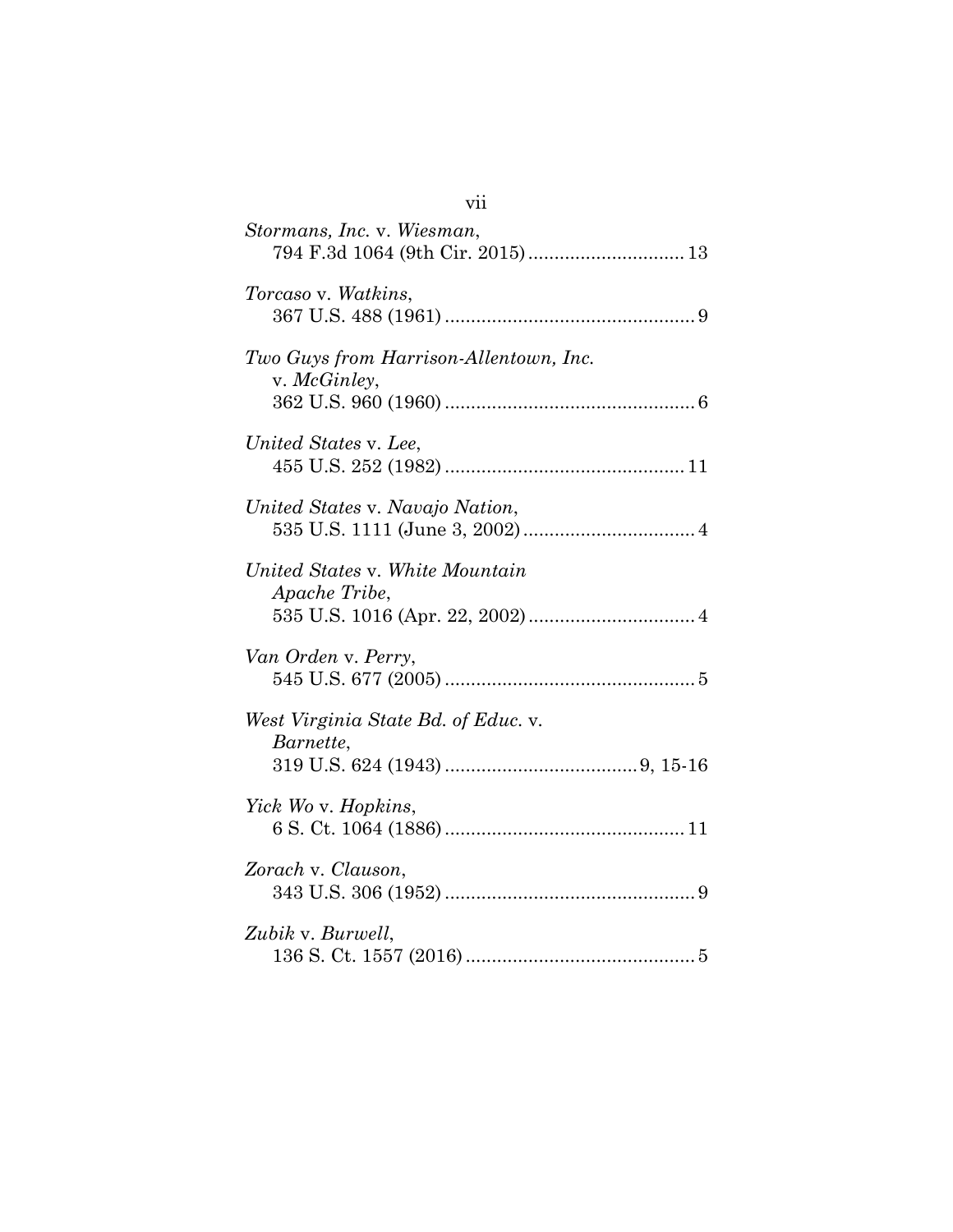| <b>Other Authorities</b>                                                                                                                          |
|---------------------------------------------------------------------------------------------------------------------------------------------------|
|                                                                                                                                                   |
| App. to Pet. for Cert., Masterpiece<br>Cakeshop, Ltd. v. Colorado Civil<br>Rights Comm'n, No. $16-111$ (U.S.                                      |
| Vivian Berger et al., Summary<br>Judgment Benchmarks for Settling<br><b>Employment Discrimination</b><br><i>Lawsuits</i> , 23 Hofstra Lab. & Emp. |
| Eugene Gressman et al., Supreme Court                                                                                                             |
| Charles A. Reich, The Individual Sector,                                                                                                          |
| Same Sex Marriage and Religious Lib-<br><i>erty</i> , (Douglas Laycock, Anthony R.<br>Picarello Jr., & Robin Fretwell Wil-                        |

## viii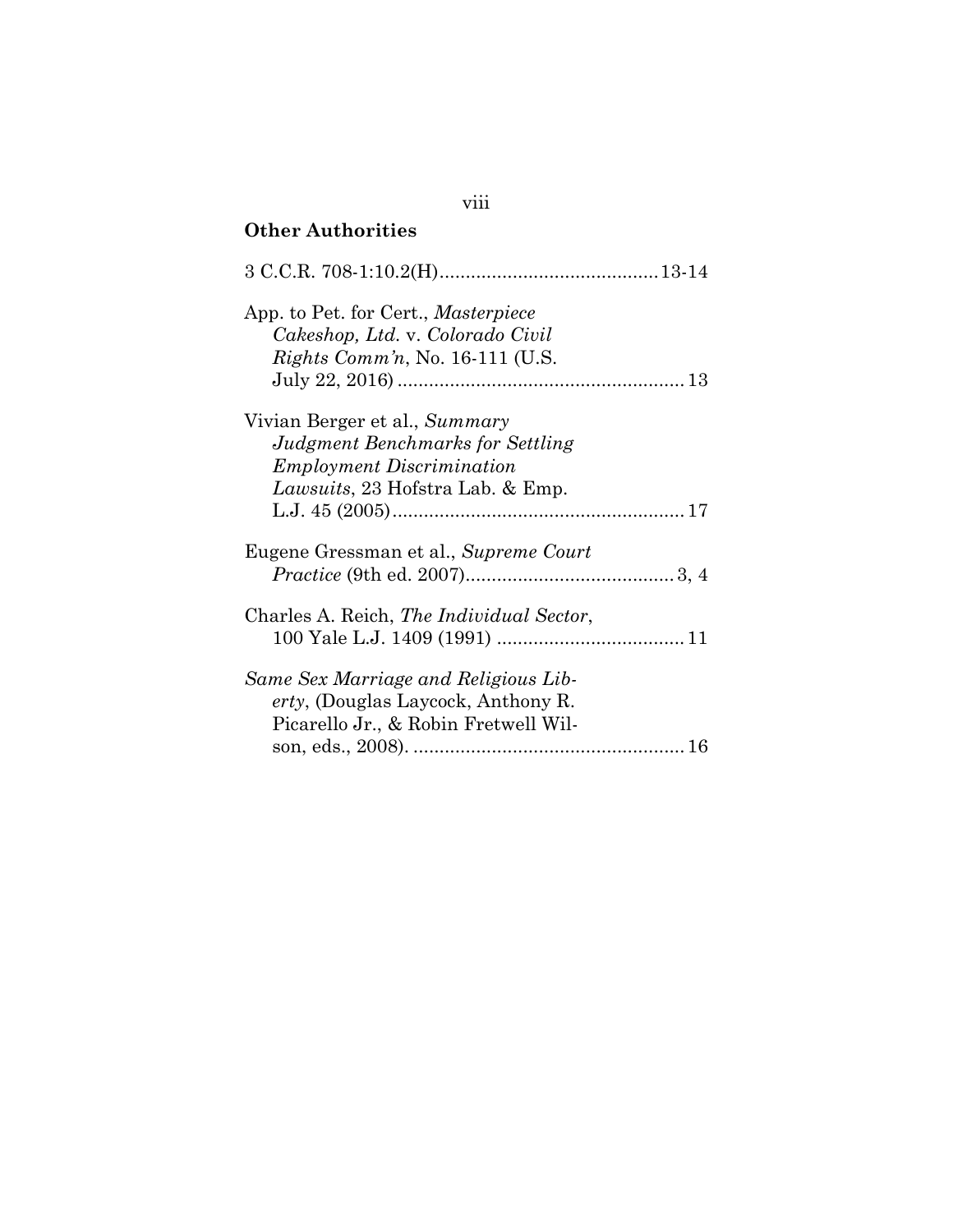#### **INTEREST OF THE** *AMICUS*<sup>1</sup>

The Becket Fund for Religious Liberty is a nonprofit law firm that protects the free expression of all religious faiths. Becket has appeared before this Court as counsel in numerous religious liberty cases, including *Hosanna-Tabor Evangelical Lutheran Church & School* v. *EEOC*, 565 U.S. 171 (2012), *Burwell* v. *Hobby Lobby Stores, Inc.*, 134 S. Ct. 2751 (2014), *Holt* v. *Hobbs*, 135 S. Ct. 853 (2015), and *Zubik* v. *Burwell*, 136 S. Ct. 1557 (2016).

Becket has appeared as counsel or amicus in many cases in which the government has singled out a particular religious group or practice for disfavor. See, *e.g.*, *Holt*, 135 S. Ct. 853 (counsel for Muslim petitioner seeking to grow a short religious beard where prison system allowed beards for non-religious reasons); *Singh* v. *Carter*, 168 F. Supp. 3d 216 (D.D.C. 2016) (counsel for Sikh plaintiffs successfully challenging refusal to let Sikhs serve in the military while observing religious requirement to wear beard and turban); *Merced* v. *Kasson*, 577 F.3d 578 (5th Cir. 2009) (counsel for Santería priest challenging municipal ban on religious animal sacrifice that allowed killings for secular reasons); Petition for Writ of Certiorari, *Stormans, Inc.* v. *Wiesman*, No. 15-862 (U.S. Jan. 4, 2016) (counsel for Christian pharmacists challenging state law prohibiting conscientious refusals to provide certain drugs but allowing refusals for business and other

1

 $1$  No party's counsel authored any part of this brief. No person other than *Amicus* contributed money intended to fund the preparation or submission of this brief. All parties were notified in advance of the filing of this brief in accordance with Rule 37.2(a) and all parties have consented to the filing of this brief.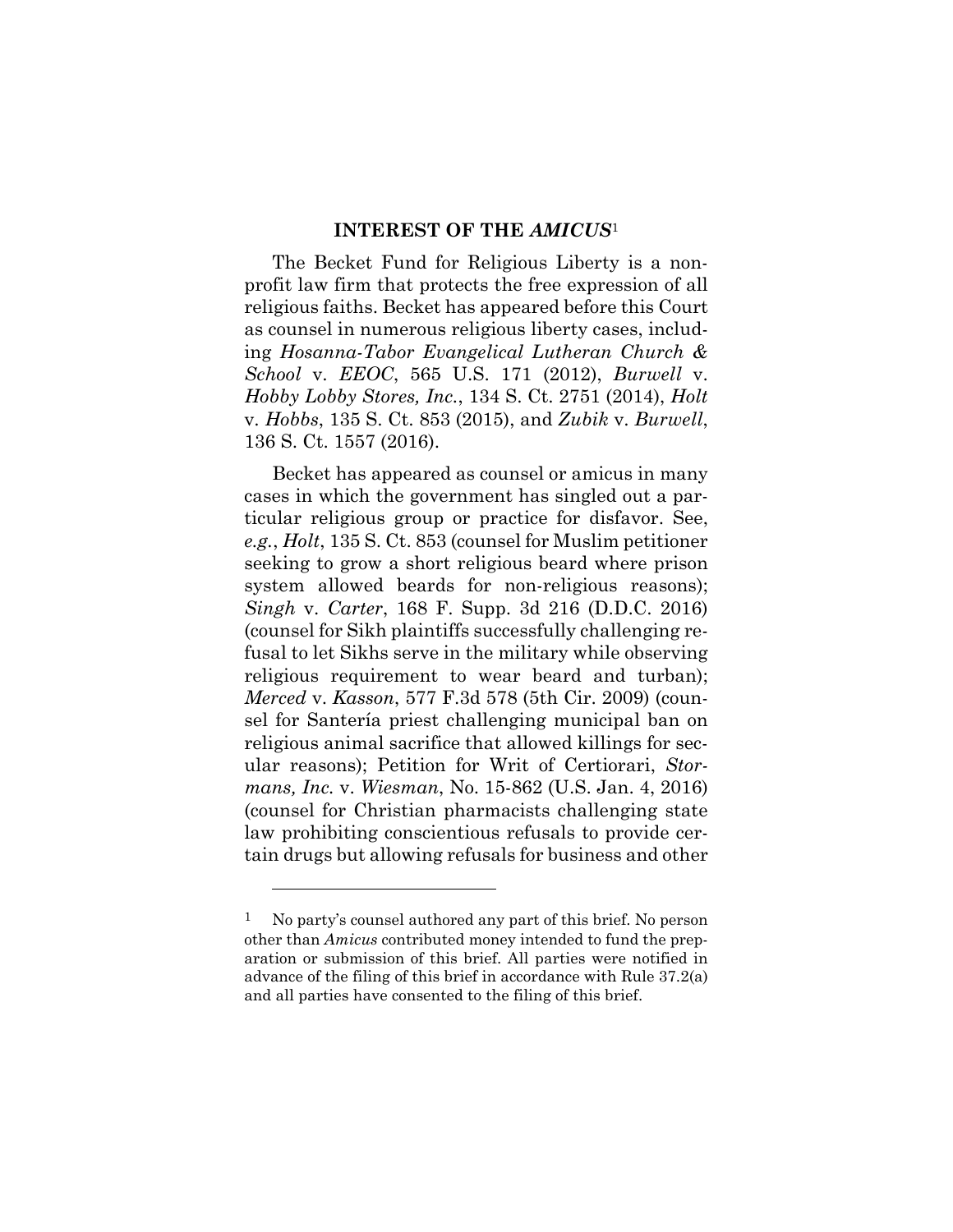secular reasons); *Moussazadeh* v. *Tex. Dep't of Criminal Justice*, 709 F.3d 487 (5th Cir. 2013) (counsel for observant Jewish prisoner seeking kosher diet). Becket believes both this appeal and the *Masterpiece*  appeal implicate the Free Exercise, Free Speech, and Due Process rights of the petitioners.

Becket is concerned that hearing the *Masterpiece*  case alone without also hearing this appeal will provide less guidance to lower courts and religious wedding vendors than will be needed in the short to medium term. Becket therefore files this brief to urge the Court to grant the petition now, set this appeal for briefing and argument this Term, and hear it in tandem with *Masterpiece*.

### **INTRODUCTION AND SUMMARY OF THE ARGUMENT**

Judicial prudence normally counsels this Court to identify the best vehicle for deciding an issue and then hear that case alone, while holding other similar cases pending the outcome of the chosen vehicle. But sometimes prudence dictates that the Court grant and hear in tandem more than one appeal concerning the same category of cases. This is in order to ensure that the resulting decisions fairly address the entirety of the questions vexing the lower courts in parallel litigation across many jurisdictions.

This is just such an appeal. There is currently a wave of religious wedding vendor litigation around the country. Although the *Masterpiece* appeal covers some of the recurring questions surrounding religious wedding vendors and same-sex marriage, it does not include significant factual and legal aspects that are present in a large number of these kinds of cases.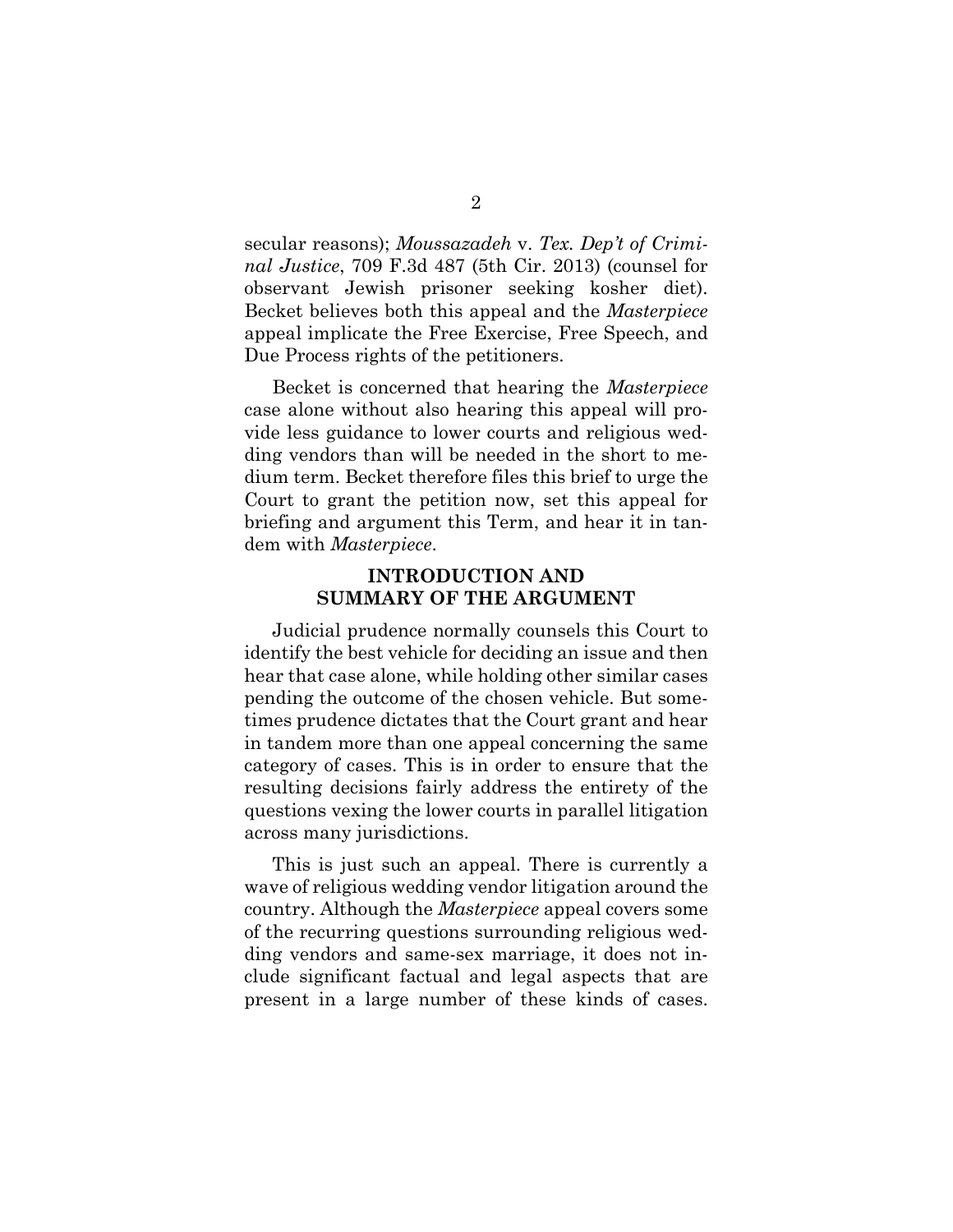Granting this appeal and hearing it alongside *Masterpiece* during this Term will allow the Court to address those other aspects as well.

By contrast, should the Court elect to hear *Masterpiece* alone this Term, it could well be confronted with another religious wedding vendor appeal in October Term 2018 or October Term 2019. The best way to avoid this problem and properly address the different factual scenarios falling within the natural perimeter of nationwide religious wedding vendor litigation is to grant this appeal now and hear the case in tandem with *Masterpiece*.

#### **ARGUMENT**

### **The Court should grant and hear this appeal in tandem with** *Masterpiece***.**

Judicial prudence counsels granting the petition now and hearing this appeal in tandem with *Masterpiece*.

**A. The Court has often reviewed in tandem cases that present similar but not identical fact patterns concerning the same legal questions, particularly in cases involving religion.** 

When "different cases presenting substantially the same issue come before the Court at the same time," sometimes "the Court will grant review simultaneously in both cases" and consolidate the cases for argument. Eugene Gressman et al., *Supreme Court Practice*, at 763 (9th ed. 2007). A "quite different situation is presented when the Court grants review of two similar cases coming before it at the same time[.]" *Id.* at 764. In that situation, the Court may "set[ ] the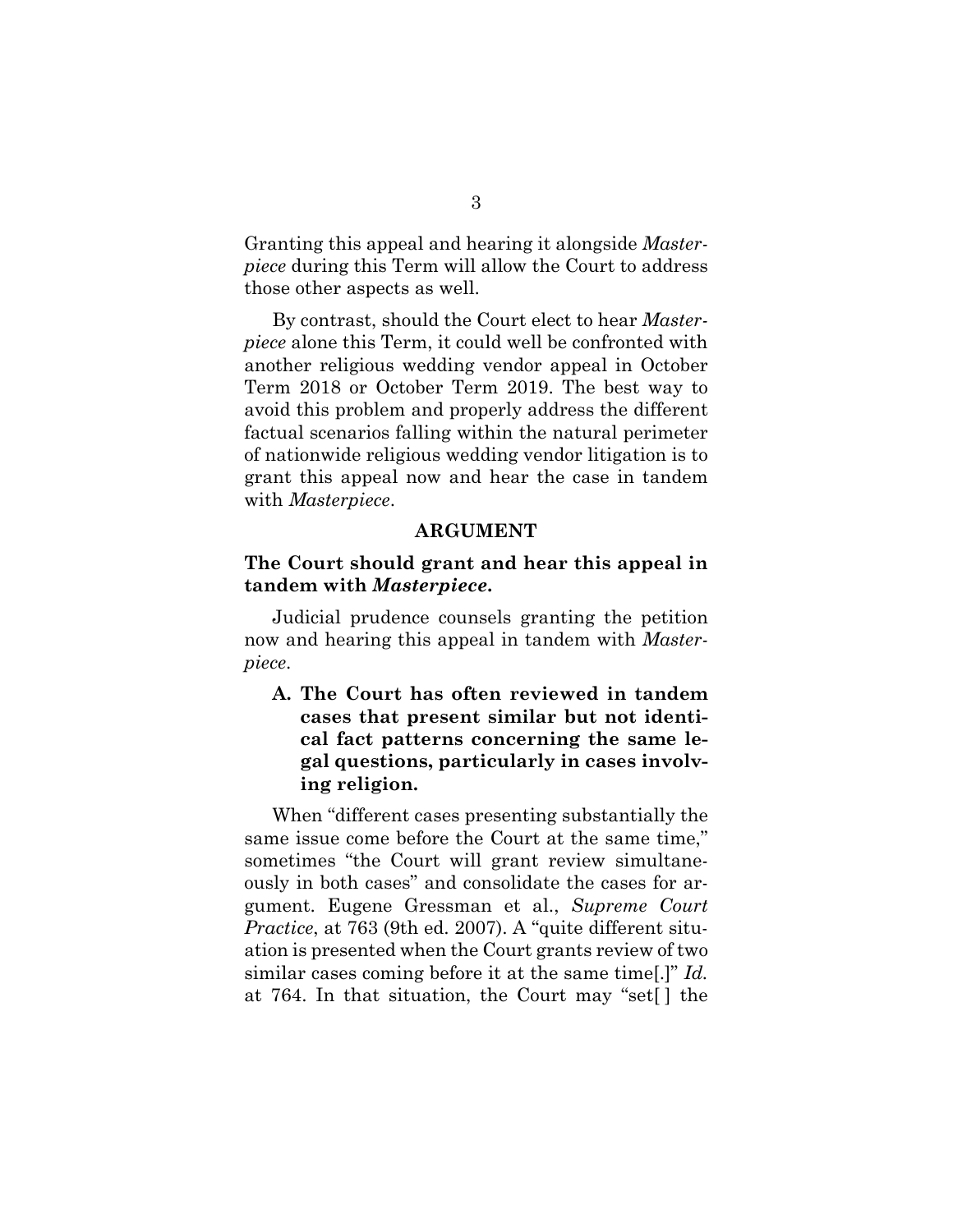cases down for argument together, one immediately after the other, or 'in tandem.'" *Ibid.* In tandem cases "are kept quite separate for briefing and oral argument purposes." *Ibid.*

Thus, the Court has not hesitated to hear together appeals that present related-but-different factual and legal permutations, either as consolidated cases or in tandem. See, *e.g.*, *Ernst & Young LLP* v. *Morris*, 137 S. Ct. 809 (cert. granted Jan. 13, 2017) (Mem.) (three arbitration cases consolidated); *Kiobel* v. *Royal Dutch Petroleum Co.*, 565 U.S. 961 (2011) (Mem.) (ordering extraterritorial application of U.S. law case argued in tandem with *Mohamad* v. *Rajoub*, 565 U.S. 962 (2011) (Mem.)); *J. McIntyre Mach., Ltd.* v. *Nicastro*, 561 U.S. 1058 (2010) (Mem.) (ordering personal jurisdiction case argued in tandem with *Goodyear Luxembourg Tires, S.A.* v. *Brown*, 561 U.S. 1058 (2010) (Mem.)).

And the Court has frequently heard appeals in tandem where certiorari was granted on different dates. See, *e.g.*, *United States* v. *White Mountain Apache Tribe*, 535 U.S. 1016 (cert. granted Apr. 22, 2002) (Mem.) and *United States* v. *Navajo Nation*, 535 U.S. 1111 (cert. granted June 3, 2002) (Mem.) ("This case is set for oral argument in tandem with No. 01-1067, *United States* v. *White Mountain Apache Tribe*."); *Nat'l Treasury Emps. Union* v. *Von Raab*, 485 U.S. 903 (cert. granted Feb. 29, 1988) (Mem.) and *Burnley* v. *Ry. Labor Execs.' Ass'n*, 486 U.S. 1042 (cert. granted June 6, 1988) (Mem.) ("The case is set for oral argument in tandem with No. 86-1879, *National Treasury Employees Union* v. *Von Raab*."); *Metro. Life Ins. Co.* v. *Taylor*, 475 U.S. 1009 (cert. granted for two petitions, Feb. 24, 1986) (Mem.) and *Pilot Life Ins. Co.* v. *Dedeaux*, 478 U.S. 1004 (cert. granted June 30, 1986) (Mem.) ("The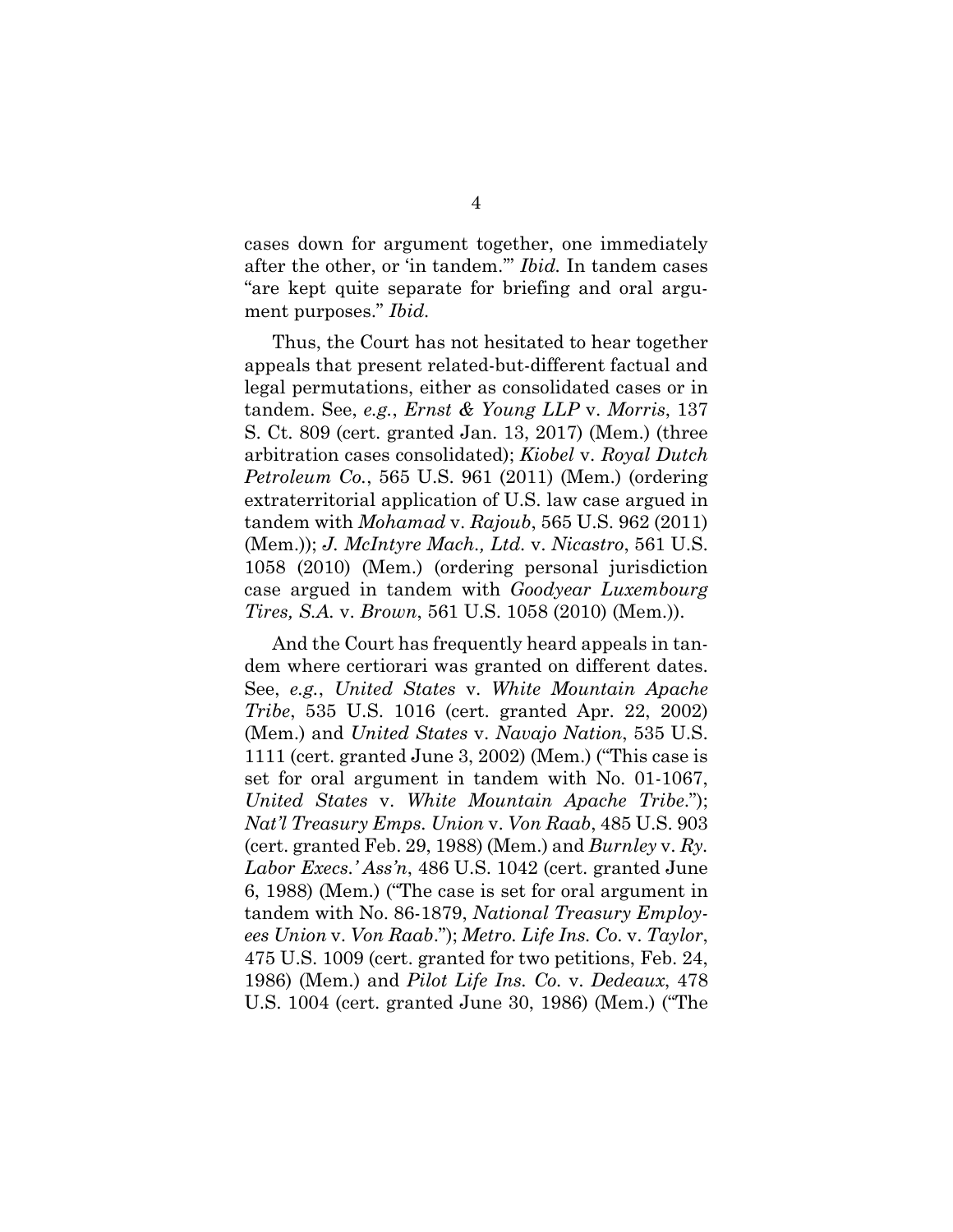case is set for oral argument in tandem with No. 85- 686, *Metropolitan Life Insurance Company* v. *Taylor*, and No. 85-688, *General Motors Corporation* v. *Taylor*.").

History also discloses that religion cases in particular have often been heard and resolved together. *Zubik* v. *Burwell* and *Hobby Lobby Stores, Inc.* v. *Burwell* may be the clearest examples. There, federal regulation affected religious organizations nationwide, the organizations brought suit, and their cases were consolidated in this Court. *Zubik* v. *Burwell*, 136 S. Ct. 1557 (2016) (consolidating seven cases); *Burwell* v. *Hobby Lobby Stores, Inc.*, 134 S. Ct. 2751 (2014) (consolidating two cases). In those cases, as in cases involving religious wedding vendors, the religious parties had similar but not identical religious objections to the same regulation. In the *Zubik* cases, the plaintiffs were covered by the range of potential group health plans affected by the regulations: third-party insured, self-insured, and church plans. The Court addressed the full spectrum of the conflict by granting all seven petitions for certiorari and hearing them together.

Cases have also been heard together when religious groups are defendants in litigation that recurs nationwide, as in this case. See *Advocate Health Care Network* v. *Stapleton*, 137 S. Ct. 1652 (2017) (consolidating three cases). Even in often fact-intensive Establishment Clause cases, the Court has found it appropriate to grant and decide more than one case resolving the same issue with different facts in one Term. See *Van Orden* v. *Perry*, 545 U.S. 677 (2005); *McCreary County* v. *ACLU of Ky.*, 545 U.S. 844 (2005)*.*  This practice goes back to many of the most important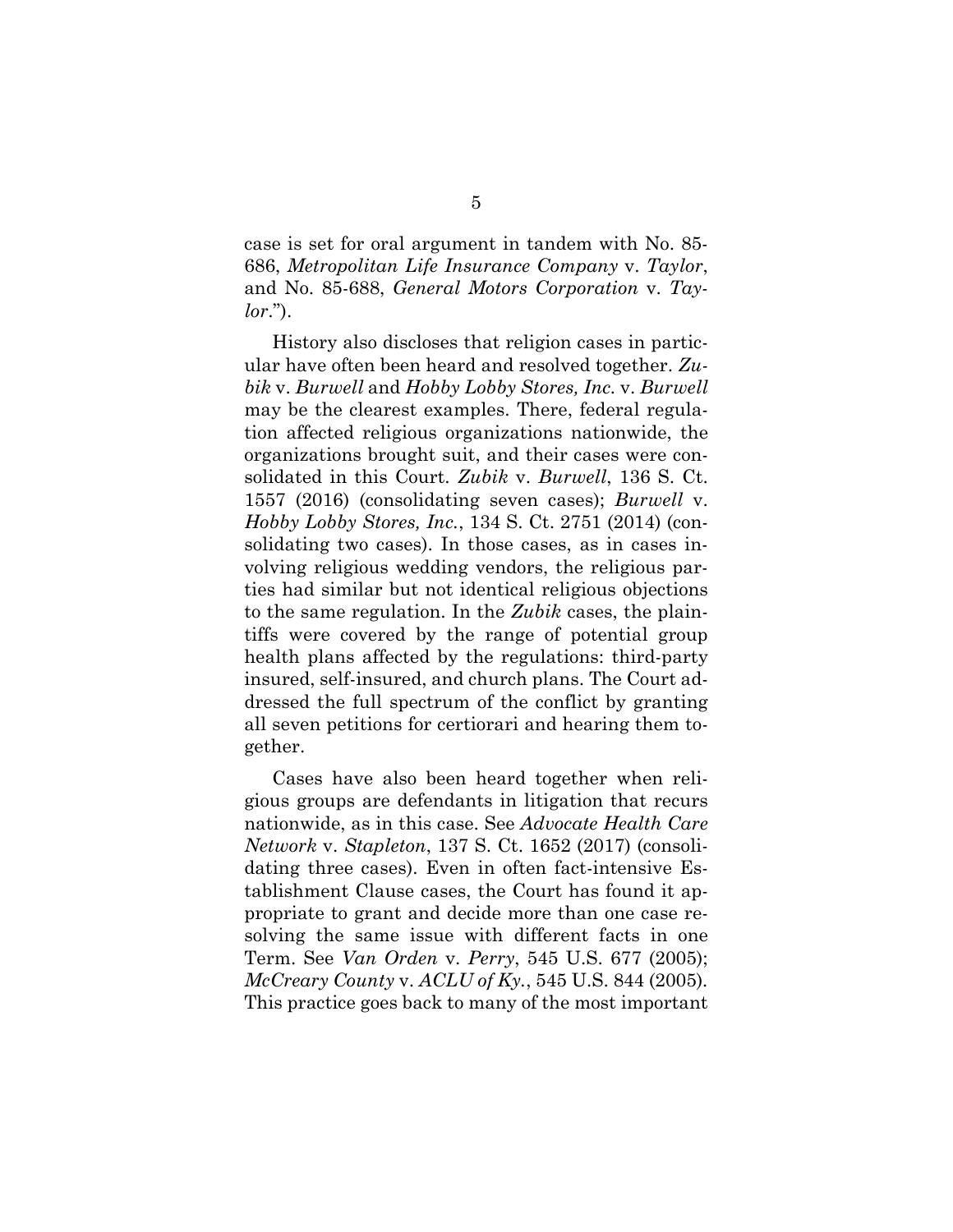religious liberty cases in American jurisprudence. See *McGowan* v. *Maryland*, 362 U.S. 959 (1960) (Mem.); *Gallagher* v. *Crown Kosher Super Market of Mass., Inc.*, 362 U.S. 960 (1960) (Mem.); *Two Guys from Harrison-Allentown, Inc.* v. *McGinley*, 362 U.S. 960 (1960) (Mem.); *Braunfeld* v. *Gibbons*, 362 U.S. 987 (1960) (Mem.) (Court set four religious liberty cases concerning Orthodox Jews and Sunday closing laws to be heard in tandem). Linking cases involving religious beliefs helps to provide guidance in a wider variety of settings in a way that granting, vacating, and remanding similar cases cannot always do. The Court has thus recognized that hearing multiple cases together can be helpful, ensuring that the Court considers the entire issue at the same time, rather than hearing it over the course of several succeeding Terms. This principle applies to the religious wedding vendor litigation now before the Court.

### **B. This appeal presents important recurring fact patterns regarding religious wedding vendors that are implicated by but not as squarely presented in** *Masterpiece***.**

Not long after *Goodridge* v. *Department of Public Health*, 798 N.E.2d 941 (Mass. 2003) was decided, conflicts involving religious wedding vendors and samesex wedding ceremonies began erupting around the country. See, *e.g.*, *Elane Photography, LLC* v. *Willock*, No. CV-2008-06632, 2009 WL 8747805 (N.M. Dist. Ct. Dec. 11, 2009) (describing conflict beginning in September 2006). The conflicts in these cases have arisen in diverse factual scenarios, ranging from wedding photographers to religious wedding venue rentals to florists and cake bakers. See, *e.g.*, *Amy Lynn Photography Studio, LLC* v*. City of Madison,* No. 17 CV 555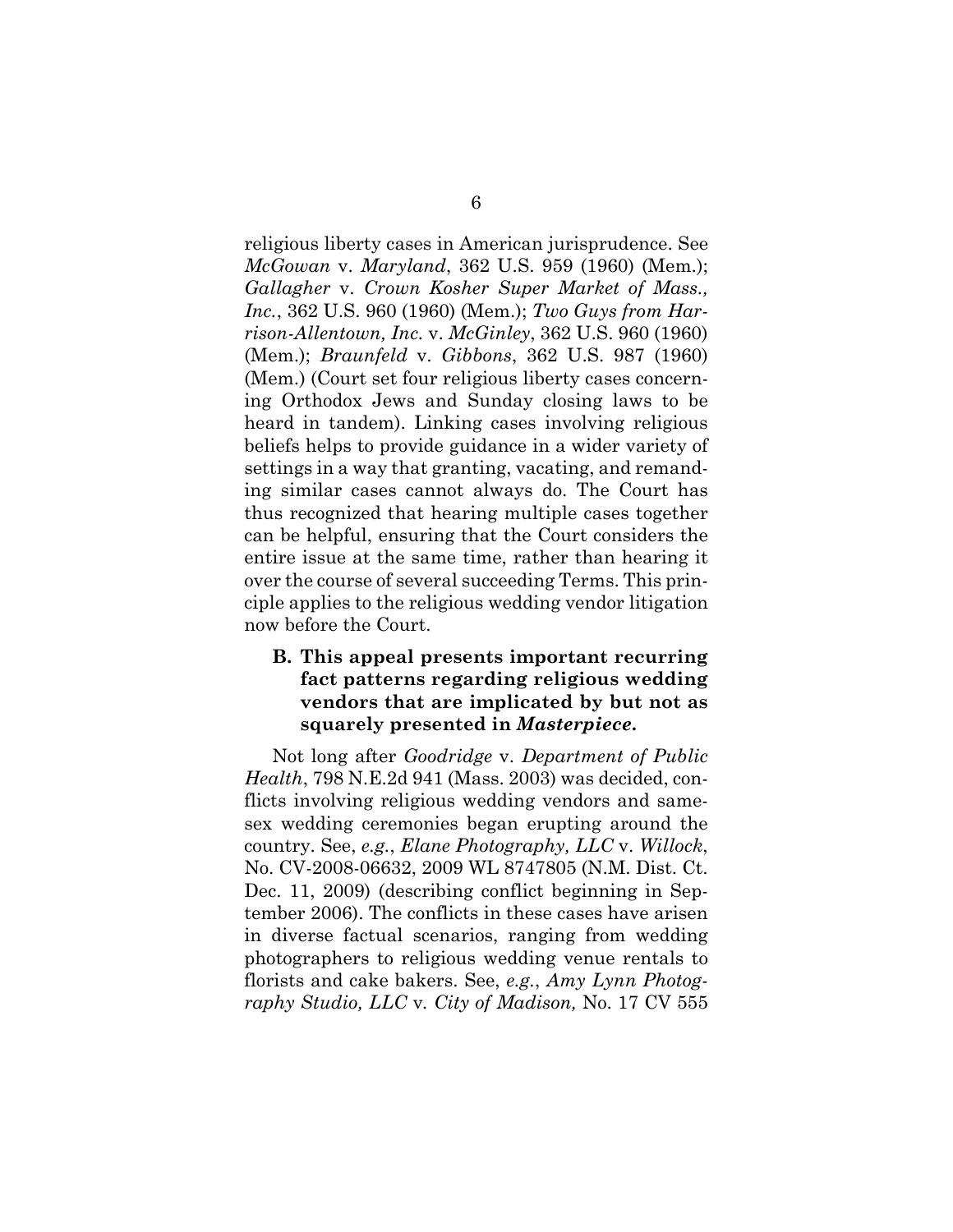(Wis. Cir. Ct. filed Mar. 7, 2017) (wedding photographer); *Odgaard* v*. Iowa Civil Rights Comm'n*, No. CVCV046451 (Iowa Dist. Ct. Apr. 3, 2014) (wedding event operators); *Melissa Elaine Klein, dba Sweetcakes by Melissa*, Nos. 44-14 & 45-14, 2015 WL 4868796 (Or. Bureau of Labor & Indus. July 2, 2015) (wedding cake bakers).

These cases all share the same basic conflict—an individual or family who is a wedding vendor and who has religious objections to participation in a same-sex wedding celebration. But the cases differ in many of their salient facts. This Court will be able to most effectively address this national issue by granting certiorari in this appeal and hearing it together with *Masterpiece*, because it includes a number of recurring issues not as squarely presented in *Masterpiece*.

**1.** *Personal participation*. Unlike in *Masterpiece*, the wedding services requested would have required Petitioner Barronelle Stutzman to attend a wedding ceremony in person and to participate in the wedding ceremony. Stutzman regularly provides full wedding support to large weddings and long-time clients, which involves attending the ceremony and reception to ensure the flowers remain pristine and to assist with clean-up and removal. Pet. App. 316-18a; 351-56a. That in-person service is what Stutzman believed the individual Respondents would expect. Pet. App. 319-20a. Indeed, Respondents testified that when they approached Stutzman, they were planning for a wedding that would have been a "hundred plus" celebration as well as a "dinner or reception." Pet. App. 3a.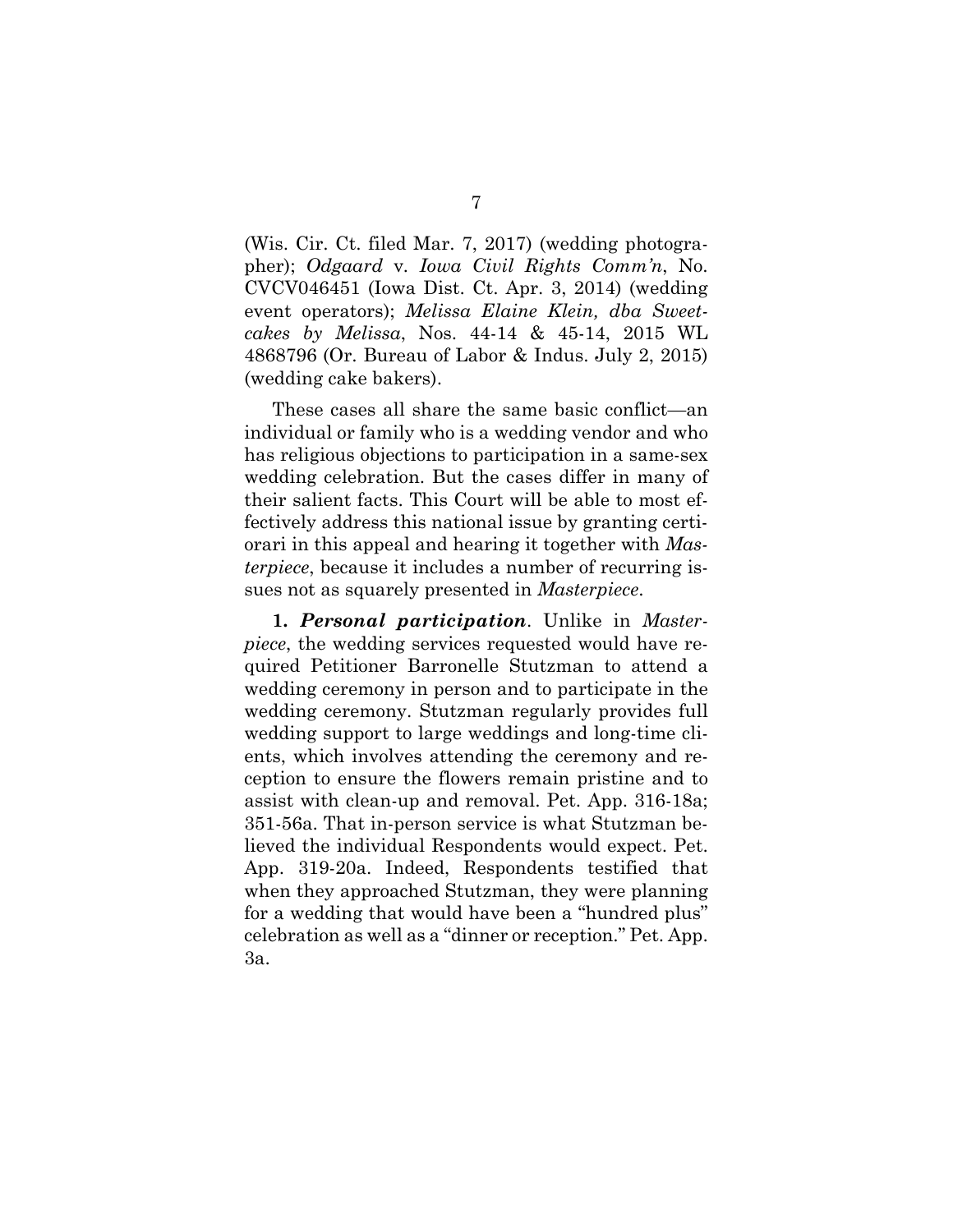Stutzman could not attend and participate in a same-sex wedding ceremony without seriously violating her religious beliefs. Pet. App. 319-21a. Yet the trial court issued a permanent injunction requiring Stutzman not only to design and create custom floral arrangements, but also to provide full-wedding support for all same-sex weddings, since she offered that service as part of her normal business. Pet. App. 61- 62a; 66a.

This Court's decision in *Obergefell* v. *Hodges* emphasizes the "transcendent importance of marriage," and the "centrality of marriage to the human condition." 135 S. Ct. 2584, 2593-94 (2015). Based on that reasoning, this Court held that government could not take away "the right to personal choice regarding marriage," which was "inherent in the concept of individual autonomy." *Id.* at 2599. Indeed, the *Obergefell* decision emphasizes that "decisions concerning marriage are among the most intimate that an individual can make." *Id.* Because the services Stutzman provides would require her to *personally* attend a same-sex wedding, this appeal raises the question of whether that "abiding connection between marriage and liberty" also applies to protect an individual's deeply "personal choice" *not* to participate in a wedding ceremony. *Id.* at 2589, 2599.

The question of whether a government can compel participation in a highly symbolic and historically religious ceremony by one who objects in good conscience also raises significant concerns under the Religion Clauses of the First Amendment. This Court has said that "[t]he First Amendment's Religion Clauses mean that religious beliefs and religious expression are too precious to be either proscribed or prescribed by the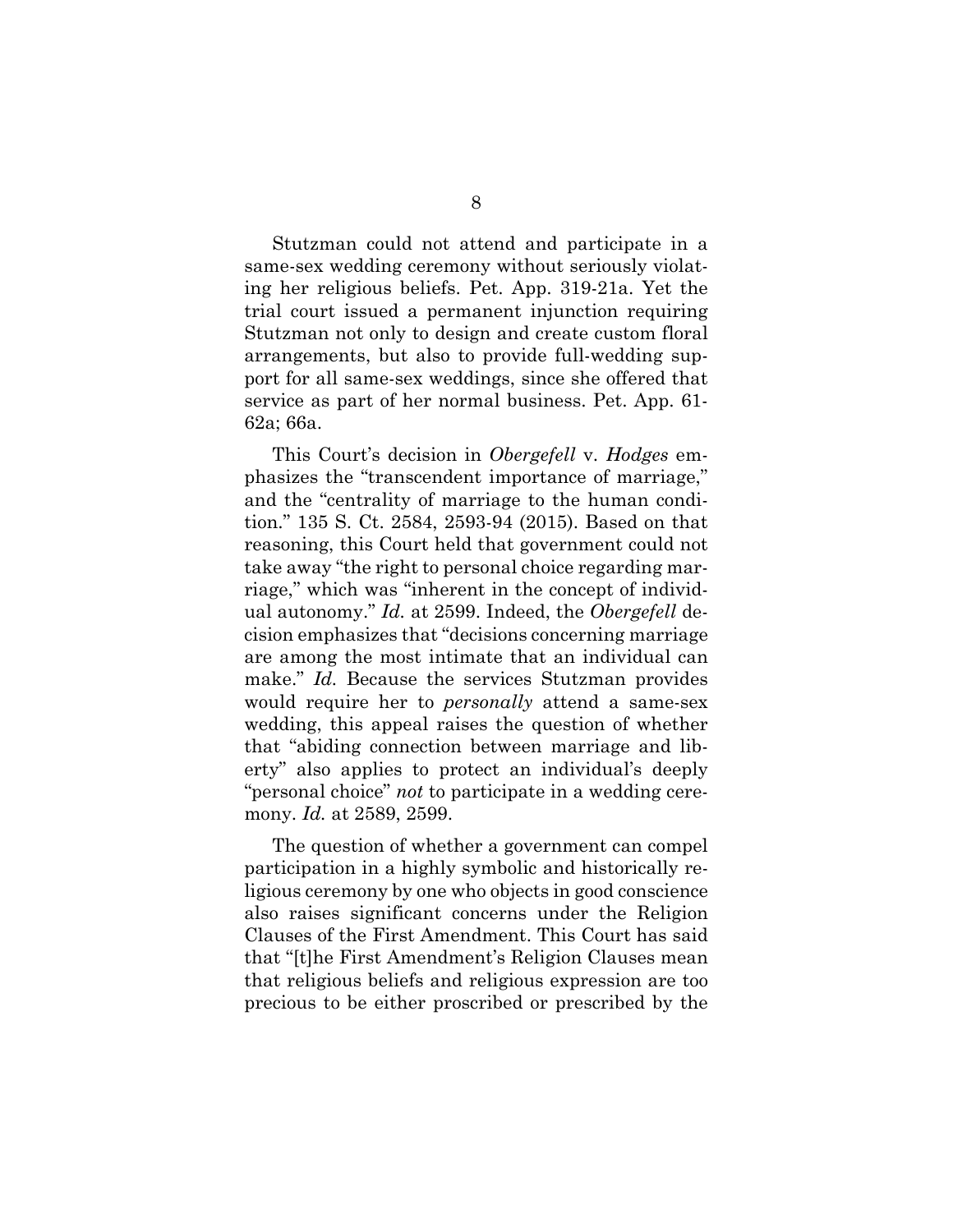State." *Lee* v*. Weisman*, 505 U.S. 577, 589 (1992). Thus, "at a minimum, the Constitution guarantees that government may not coerce anyone to support or participate in religion or its exercise." *Id.* at 587. Similarly, in *West Virginia State Board of Education* v*. Barnette*, this Court upheld the religious objection of Jehovah's Witnesses to being forced to participate in a public school ceremony involving the Pledge of Allegiance to the American flag. 319 U.S. 624 (1943). The Court noted that "[a]ll of the eloquence" used to "extol the ceremony of flag saluting as a free expression of patriotism turns sour when used to describe the brutal compulsion which requires a sensitive and conscientious child to stultify himself in public." *Id.* at 635 n.15 (citation omitted).

Courts have therefore long observed that "[t]he right of an individual not to be forced to participate in a religious ceremony [is] clearly established." *Doe* v. *Phillips*, 81 F.3d 1204, 1211 (2d Cir. 1996) (government could not compel swearing on a Bible). See also *Torcaso* v. *Watkins*, 367 U.S. 488, 493 (1961) ("No person can be punished for entertaining or professing religious beliefs or disbeliefs, for church attendance or non-attendance."); *Zorach* v. *Clauson*, 343 U.S. 306, 314 (1952) (government "may not make a religious observance compulsory. It may not coerce anyone to attend church, to observe a religious holiday, or to take religious instruction."); *Anderson* v. *Laird*, 466 F.2d 283, 291 (D.C. Cir. 1972) ("The Government's contention that there is a difference between compelling attendance at church and compelling worship or belief is completely without merit.").

The fact that the government compulsion in this case presents itself in the form of enforcement of a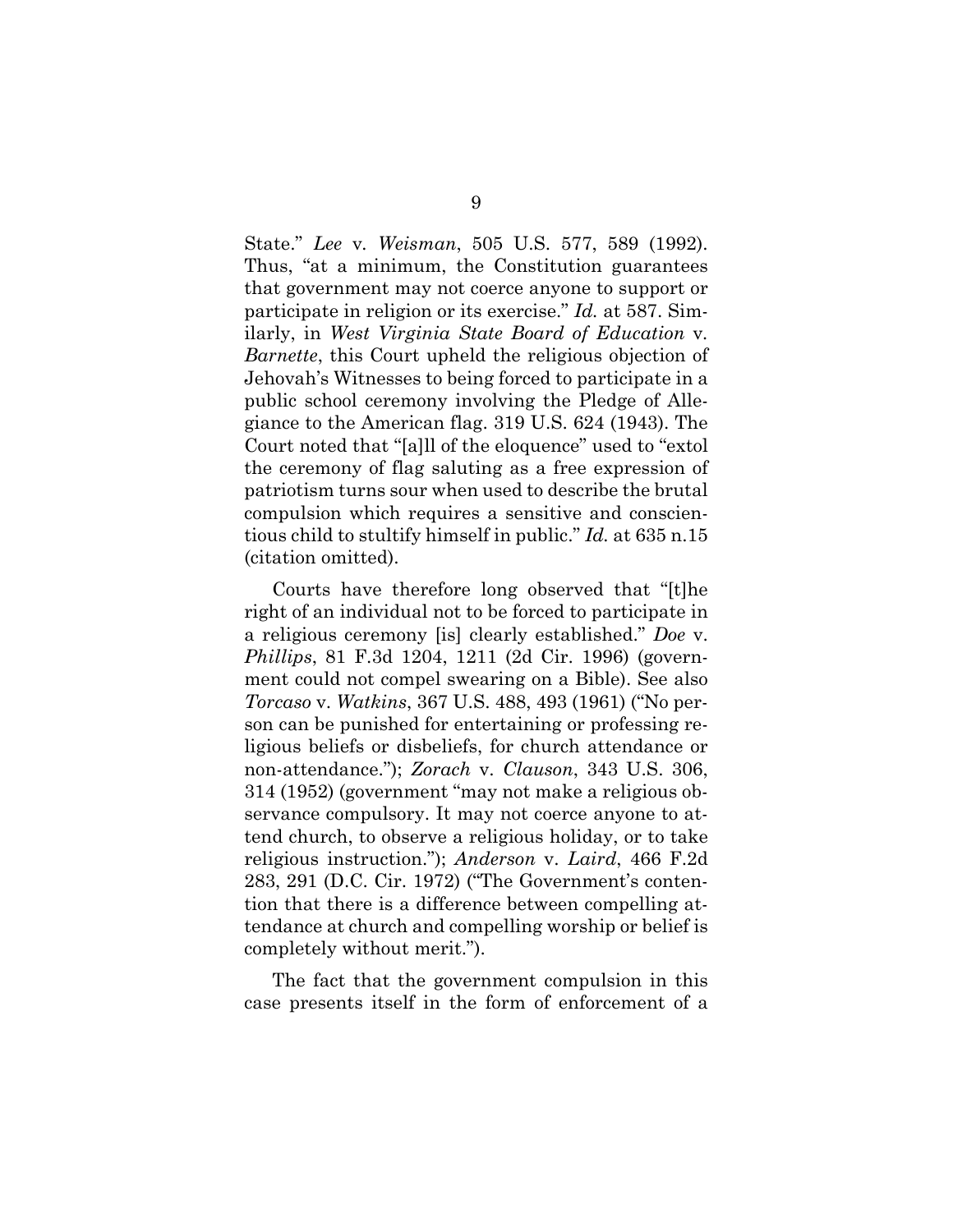public accommodation law does not change the analysis. See *Employment Division* v. *Smith,* 494 U.S. 872, 882 (1990) (citing *Roberts* v. *United States Jaycees*, 468 U.S. 609, 622 (1984)) (noting that "it is easy to envision a case in which a challenge" dealing with public accommodation laws "would likewise be reinforced by Free Exercise Clause concerns").2

There are many other religious wedding vendor cases that will involve the provision of in-person services, such as wedding photographer and wedding planner cases, yet hearing *Masterpiece* alone may leave those wedding vendors without guidance from the Court.

**2.** *Personal livelihood*. In this appeal, and unlike *Masterpiece*, Respondent State of Washington is seeking to hold Stutzman liable for damages in her personal capacity. Specifically, the trial court issued final judgments requiring not only the corporate body—Arlene's Flowers, Inc.—but also Stutzman personally to pay an undetermined amount of actual damages, attorneys' fees, and costs. After approximately four years of litigation, these amounts will likely total hundreds of thousands of dollars. Pet. App. 62a; 67a. The outcome of this case will determine the fate of Stutzman's family business and likely everything she owns. Pet. App. 54-56a.

This appeal also raises the legal question of whether the government can constitutionally force someone to choose between her livelihood and her

 $\overline{a}$ 

<sup>2</sup> *Smith* cites *Roberts*, a public accommodation case, for this point.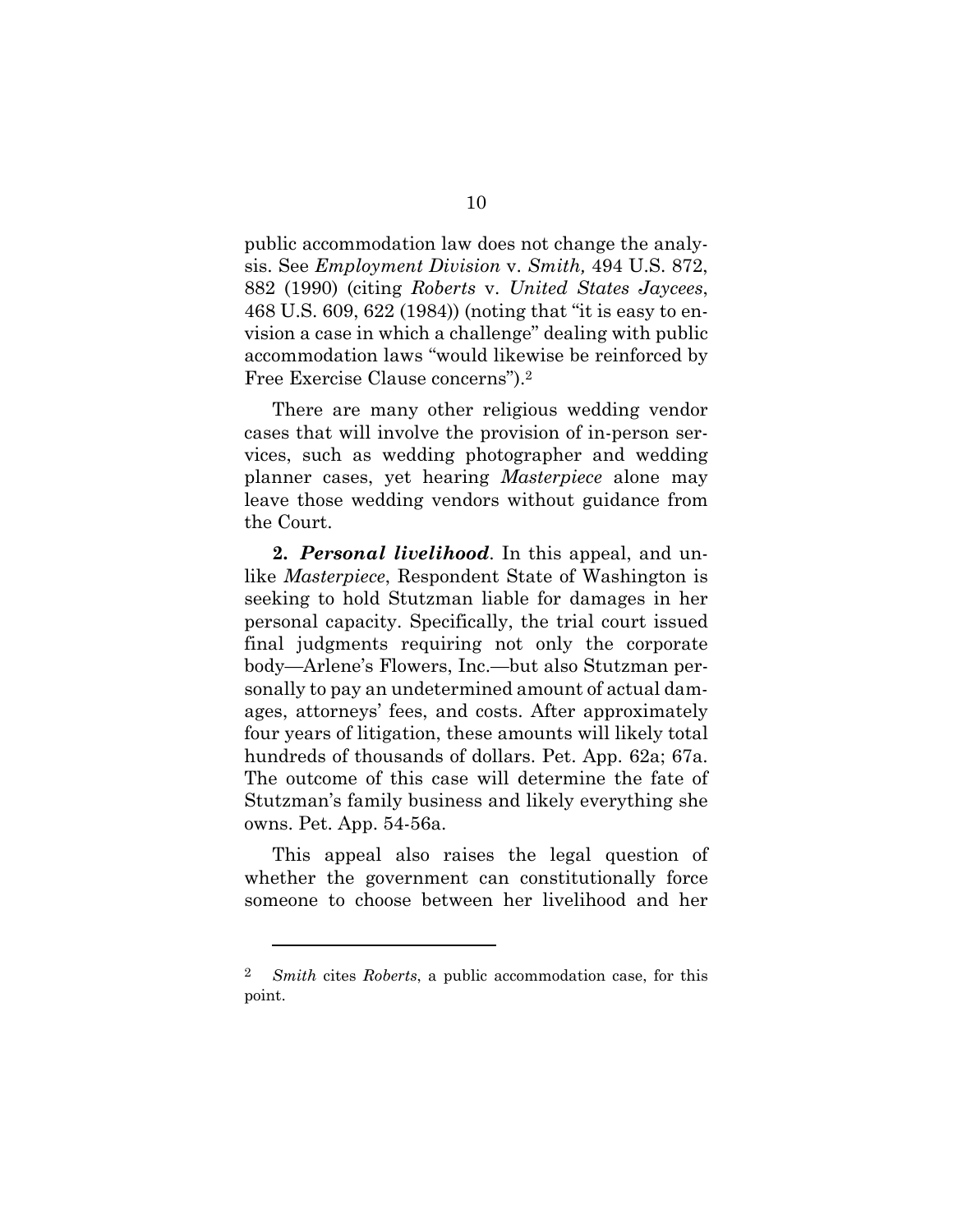faith, particularly here where the State has gone a step further than in *Masterpiece* and punitively held Stutzman personally liable for crippling financial penalties. This Court long ago recognized that the "enforce[ment]" of a regulation violated the due process clause if it had a "tendency, if not the specific purpose" of "driv[ing] out of business" a specific class of business owners. *Yick Wo* v. *Hopkins*, 6 S. Ct. 1064, 1068 (1886). This appeal presents the question of whether the enforcement of anti-discrimination laws in a way that results in driving certain religious wedding vendors out of business violates the Due Process Clause.3

Additionally, this Court has recognized that an individual's constitutional free exercise rights can be burdened by financial penalties or burdensome laws affecting one's business. See *United States* v. *Lee*, 455 U.S. 252, 254, 257 (1982) (holding that a law forcing an Amish carpenter to participate in the social security system "interferes with [his] free exercise rights"); *Braunfeld* v. *Brown*, 366 U.S. 599, 601 (1961) (entertaining a challenge to a Sunday closing law by Orthodox Jewish "merchants \* \* \* engage[d] in the retail sale of clothing and home furnishings"). This appeal presents the question of whether the Free Exercise Clause, either alone or taken together with other rights such as the Due Process Clause, countenances

1

<sup>3</sup> See also Charles A. Reich, *The Individual Sector*, 100 Yale L.J. 1409, 1409 (1991) ("As the Supreme Court recognized long ago, individuals must be able to control 'the means of living, or any material right essential to the enjoyment of life.'"); John Dewey, Individualism Old and New 54-55 (1962) ("Fear of loss of work \* \* \* create[s] an anxiety and eat[s] into self-respect in a way that impairs personal dignity.").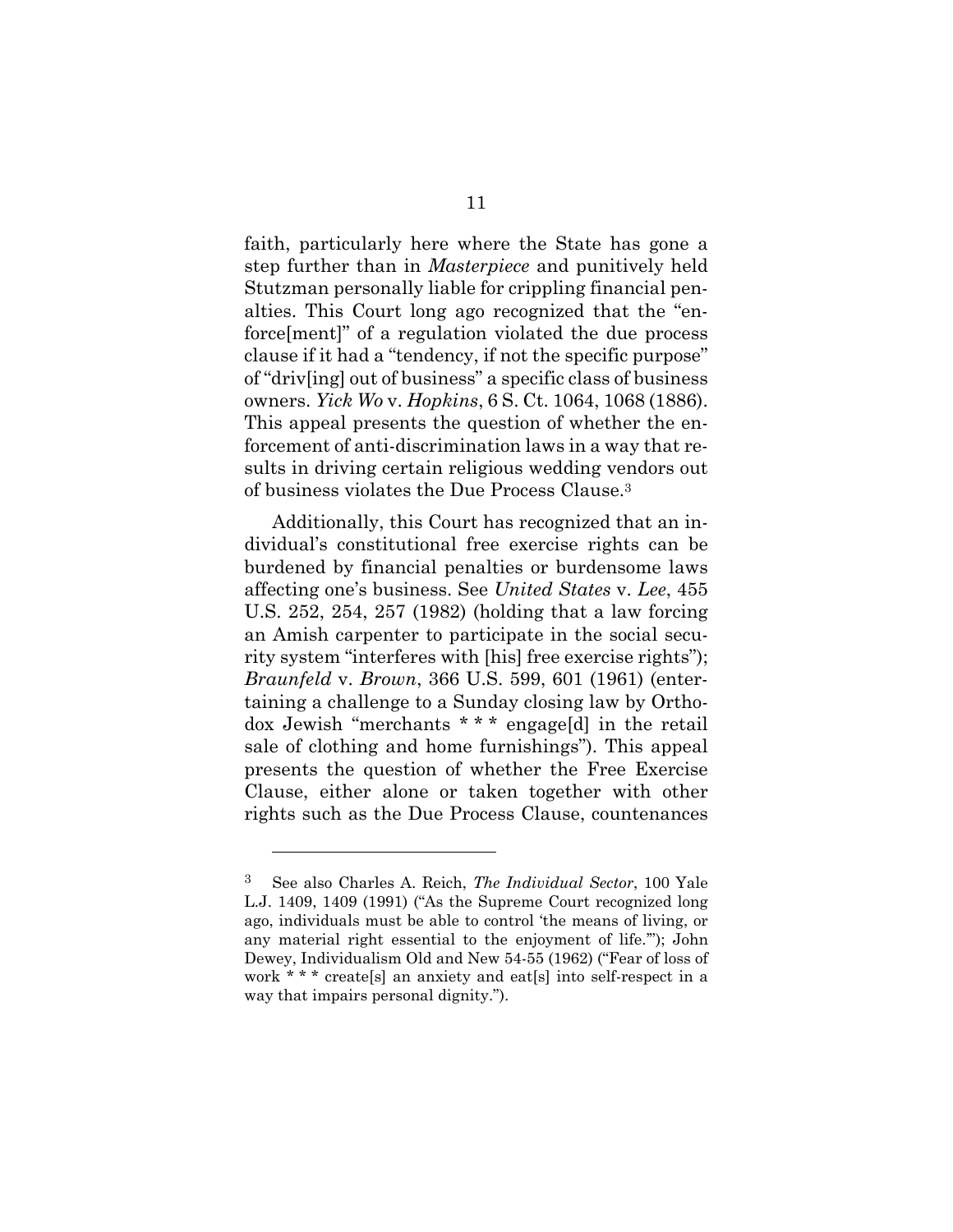an individual being forced to close her business and face devastating personal financial liability for running her business consistent with her faith.

**3.** *Preexisting personal relationship*. In *Masterpiece*, the shop owners had not met the would-be customer before the transaction at issue, whereas in this appeal Stutzman had a nine-year history of providing amicable service to Ingersoll. Pet. App. 384a; 404-05a. Indeed, Ingersoll testified to his "warm and friendly relationship" with Stutzman. Pet. App. 416a. When Ingersoll came to Arlene's Flowers to speak with Stutzman about providing flower-arranging services for his wedding, Stutzman spoke to him in private, took his hand, expressed her personal regard for him, but explained that she could not design the flowers for his wedding because of her Protestant Christian religious beliefs. Pet. App. 321a; 429a. Ingersoll later testified that Stutzman was "considerate" in addressing him and took no "joy or satisfaction" in making this decision but was merely "sincere in her beliefs." Pet. App. 322a; 420-21a.

Stutzman also has a history of hiring LGBT individuals to work at Arlene's Flowers and treating them with respect. One of Stutzman's LGBT employees described her as "one of the nicest women [he] ever met." Pet. App. 347-50a. This appeal thus presents a fact scenario where there is a long preexisting relationship with LGBT customers but a conscientious objection to participating in a specific event—their wedding.

**4.** *Absence of evidence of comparable secular exemptions*. There is also a difference between this appeal and *Masterpiece* that goes to the selective enforcement of public accommodation laws.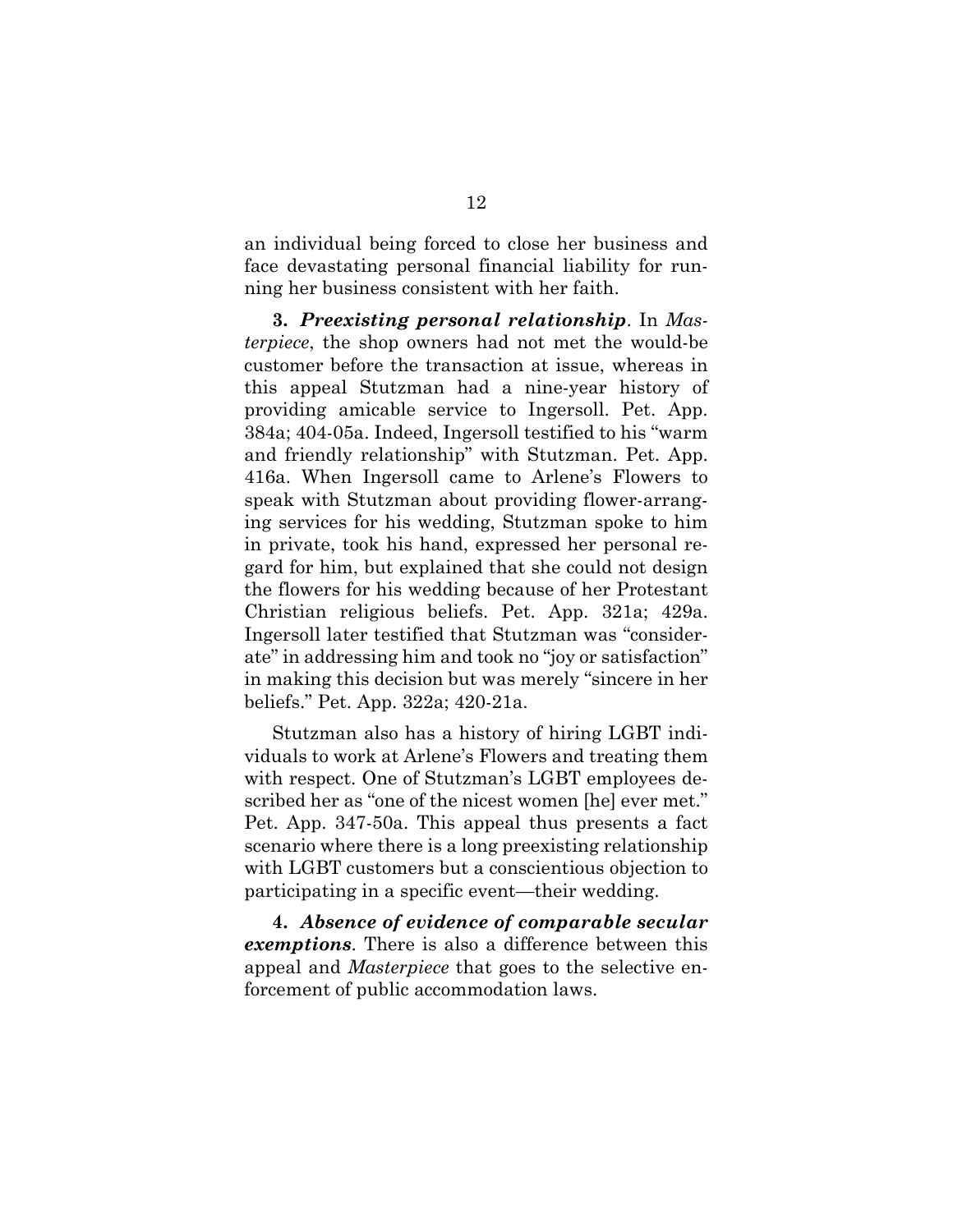The Court has emphasized that the Free Exercise Clause prohibits lawmakers from "devis[ing] mechanisms, overt or disguised, designed to persecute or oppress a religion or its practices." *Church of the Lukumi Babalu Aye, Inc.* v. *City of Hialeah*, 508 U.S. 520, 547 (1993). One such method of targeting is if the law's "prohibitions substantially underinclude non-religiously motivated conduct that might endanger the same governmental interest that the law is designed to protect." *Stormans, Inc.* v. *Wiesman*, 794 F.3d 1064, 1079 (9th Cir. 2015), *cert. denied*, 136 S. Ct. 2433 (2016). This inquiry is designed to prevent the government from making "a value judgment in favor of secular motivations, but not religious motivations." *Fraternal Order of Police Newark Lodge No. 12* v. *City of Newark*, 170 F.3d 359, 366 (3d Cir. 1999).

In *Masterpiece*, the state enforced just such a double standard by allowing some bakers to refuse to create cakes with certain messages, but not allowing other bakers to do so. For example, the Commission noted that an African-American baker could refuse to bake a cake celebrating a white supremacist message for a member of the Aryan Nation, and an Islamic baker could refuse to make a cake denigrating the Koran for the Westboro Baptist Church. App. to Pet. for Cert. at 78a, *Masterpiece Cakeshop, Ltd.* v. *Colorado Civil Rights Comm'n*, No. 16-111 (U.S. July 22, 2016). In this same vein, the Commission allowed three secular bakeries to turn down custom religious cakes disapproving of same-sex marriage, *Masterpiece* Pet. App. 297-331a, even though the anti-discrimination law in Colorado encompasses "all aspects of religious beliefs, observances, or practices \* \* \* [including] the beliefs or teachings of a particular religion," 3 C.C.R.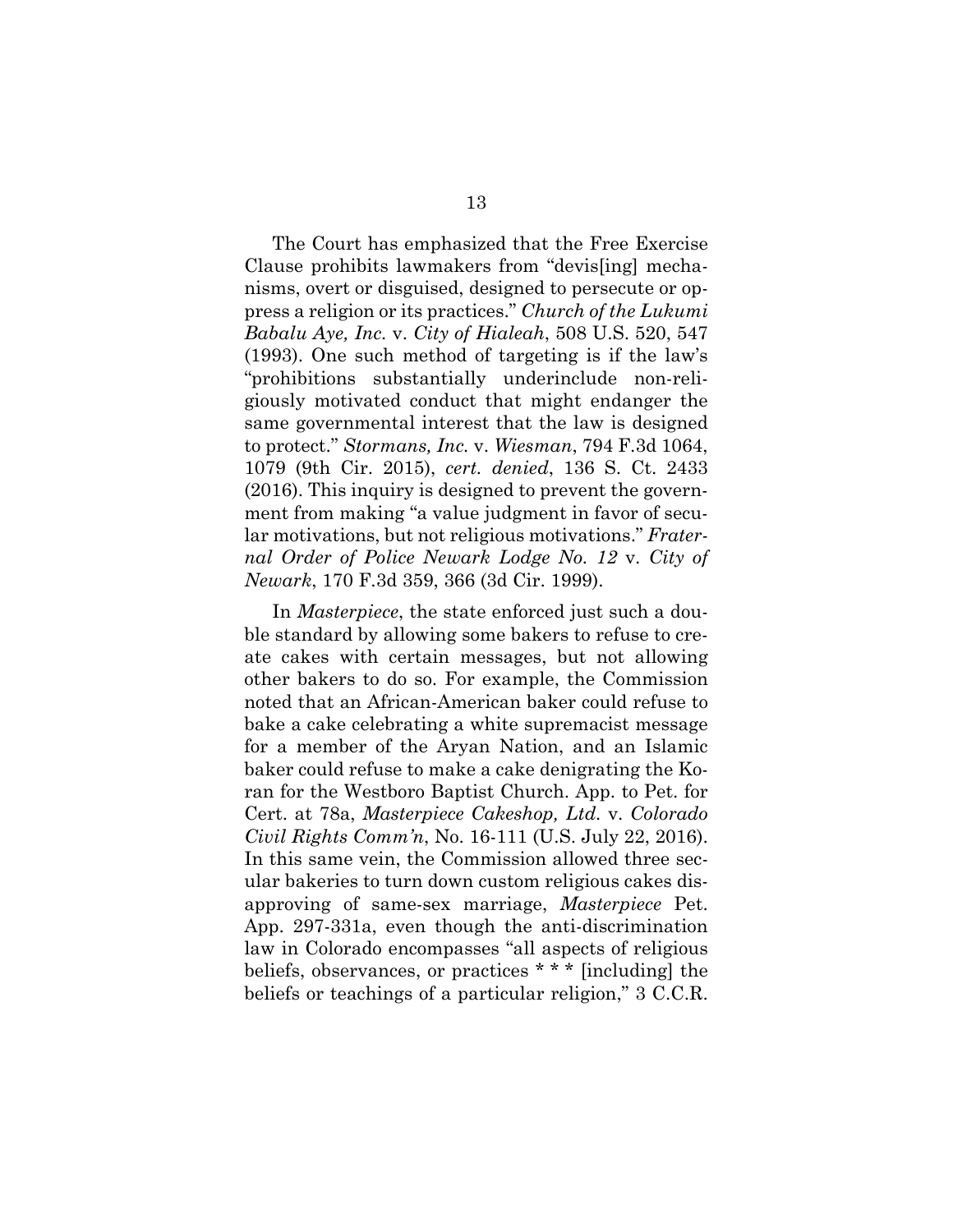708-1:10.2(H). The Commission justified this outcome by providing an exemption to Colorado's civil rights laws when the denial of service is "based on the explicit message that the [customer] wished to include on the cakes." *Masterpiece* Pet. App. 305a.

Such selective enforcement runs afoul of *Lukumi*'s prohibition that "in circumstances in which individualized exemptions from a general requirement are available, the government 'may not refuse to extend that system to cases of 'religious hardship' without compelling reason.'" 508 U.S. at 537 (quoting *Smith*, 494 U.S. at 884). However, while intentional discrimination is sufficient to trigger strict scrutiny under the Free Exercise Clause, it is not necessary. See *Shrum*  v. *City of Coweta*, 449 F.3d 1132, 1145 (10th Cir. 2006) (McConnell, J.).

The evidence of targeted discriminatory enforcement in *Masterpiece* is different from the evidence in this appeal. By granting this appeal and hearing it in tandem with *Masterpiece*, the Court will have before it both the overt selective enforcement variant of wedding vendor conflict at issue in *Masterpiece*, but also the more common variant of wedding vendor conflict where evidence of overt selective enforcement is not present as an issue in the appeal.

**5.** *In-depth record***.** This appeal contains a fulsome record, including expert testimony about the artistic and expressive nature of floral arrangements. Tacoma floral design expert Jennifer Robbins, for example, testified that floral designers like Ms. Stutzman "approach their work as an art form." Pet. App. 332a. The record also shows that Stutzman "brings intention, passion, and creativity to the arrangements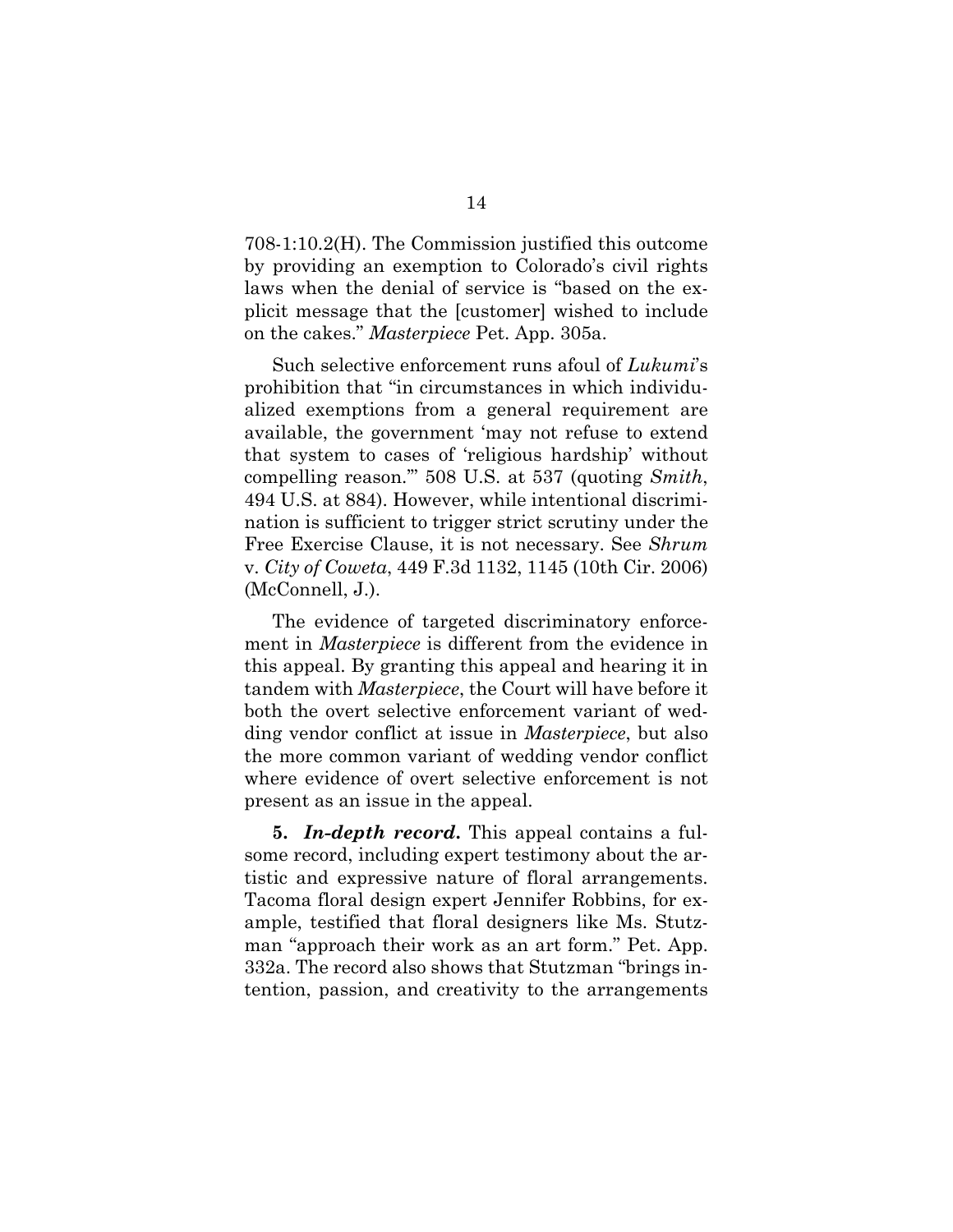she creates as a floral design artist," and she tailors her designs to the preferences and personalities of the couple she is providing wedding arrangements for. Pet. App. 331-32a, 333a-34a. Ingersoll and Freed themselves testified to Stutzman's artistic skill by praising her "exceptional creativity," Pet. App. 429- 30a, "creative and thoughtful" designs, and "amazing work," Pet. App. 411-12a.

Regarding wedding services specifically, the record shows that wedding floral arrangements require floral design artists to become even more personally involved in the creative process and final design than ordinary arrangements. The florist must create a "mood" and theme that carries through all parts of the wedding, from boutonnieres to pew markers to centerpieces to bouquets. Pet. App. 333a. Thus, "any custom design wedding arrangement created by [Stutzman] necessarily requires her to become emotionally and creatively invested in that arrangement and ceremony and the final creation reflects Mrs. Stutzman's style and expression." Pet. App. 334a. The extensive testimony and evidence only presented in this appeal will aid this Court in its analysis of these important issues.

In addition, this record demonstrates that the services offered by Stutzman answer no purpose other than the beauty and artistry presented by floral arranging. Unlike the cake in *Masterpiece*, one does not eat wedding flower arrangements. That is likely why the State in this appeal candidly acknowledged below that Stutzman's custom floral designs are "a form of expression." Pet. App. 292a. However, it is core First Amendment doctrine that the government is powerless to compel a certain type of expression, even to avoid offense or emotional harm. *Barnette*, 319 U.S. at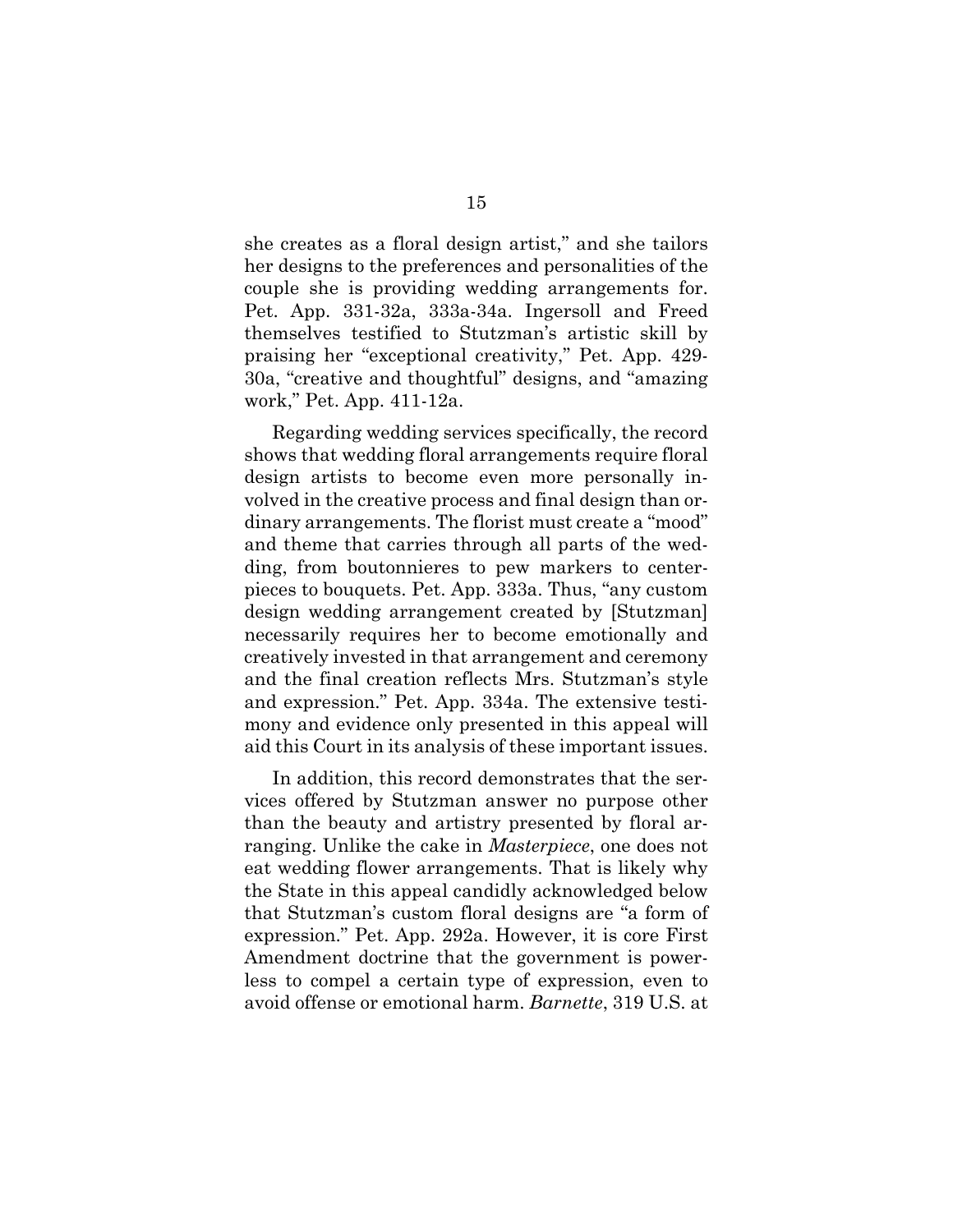642 (government cannot "prescribe what shall be orthodox in politics, nationalism, religion, or other matters of opinion" and cannot "force citizens to confess by word or act their faith therein"). This appeal thus provides an ample record that can serve as a foundation for addressing the freedom of expression issues that appear with regularity in the religious wedding vendor cases.

### **C. Hearing this case and** *Masterpiece* **in tandem will save Court resources and provide needed guidance to lower courts and religious wedding vendors of all sorts.**

Both *Masterpiece* and this appeal provide examples of a conflict between one religious view of marriage and the rise of same-sex marriage, recognized nationally in this Court's decision in *Obergefell* v. *Hodges*. Many religious traditions view marriage as a sacred union, and that view is not altered by the civil definition of marriage. *Amicus* has previously pointed out the conflicts that inevitably arise when religious beliefs conflict with the civil definition of marriage. See Brief of *Amicus Curiae* General Conference of Seventh-day Adventists, *Obergefell* v. *Hodges*, 135 S. Ct. 2584 (2015); *Same Sex Marriage and Religious Liberty*, (Douglas Laycock, Anthony R. Picarello Jr., & Robin Fretwell Wilson, eds., 2008). As long as religious organizations and religious authorities hold the theologically-based belief that same-sex marriage cannot be sanctioned, there will be conflicts that this Court may be asked to decide. This case, taken together with *Masterpiece*, presents a discrete category of those conflicts—religious wedding vendors—in a manner that allows this Court to provide guidance to lower courts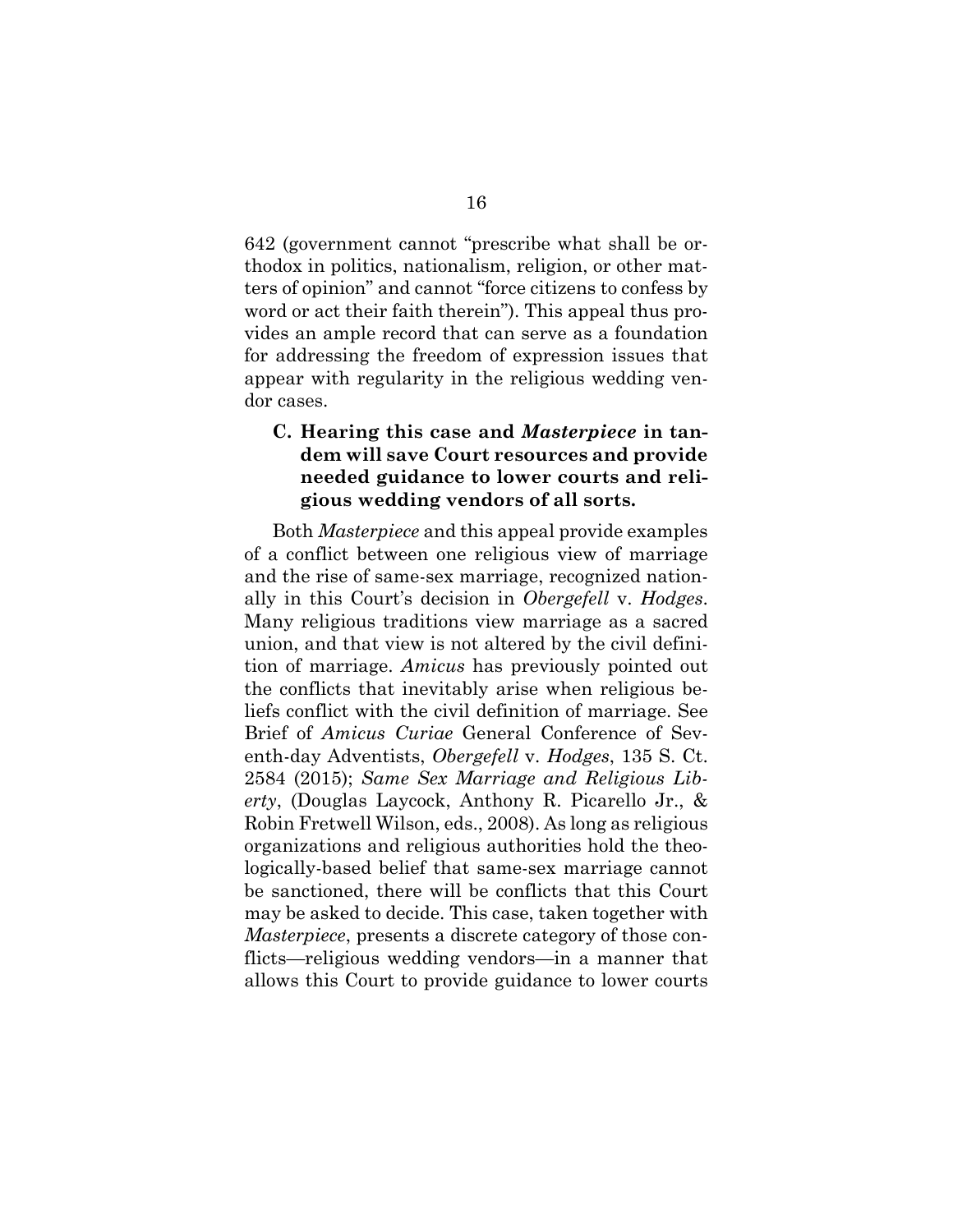and religious wedding vendors in the varying factual and legal scenarios outlined in Sections A and B above.

Hearing and considering the appeals together will support judicial economy as well. Litigation in this area is likely to increase over time, just as it has in other areas of civil rights litigation. See, *e.g.,* Vivian Berger et al., *Summary Judgment Benchmarks for Settling Employment Discrimination Lawsuits*, 23 Hofstra Lab. & Emp. L.J. 45, 45 (2005) (employment discrimination lawsuits grew 2000% over the 30-year period after enactment). Clear guidance from the Court for potential litigants in conflicts like this one reduces the likelihood of a future split among the lower courts on the issues outlined in parts A and B above. It also makes it less likely that the Court will decide *Masterpiece* in a way that allows for future confusion among the lower courts, thus reducing the likelihood that this Court will need to hear another religious wedding vendor case next Term or in the succeeding Term.

#### **CONCLUSION**

The petition should be granted and the appeal heard in tandem with *Masterpiece*.